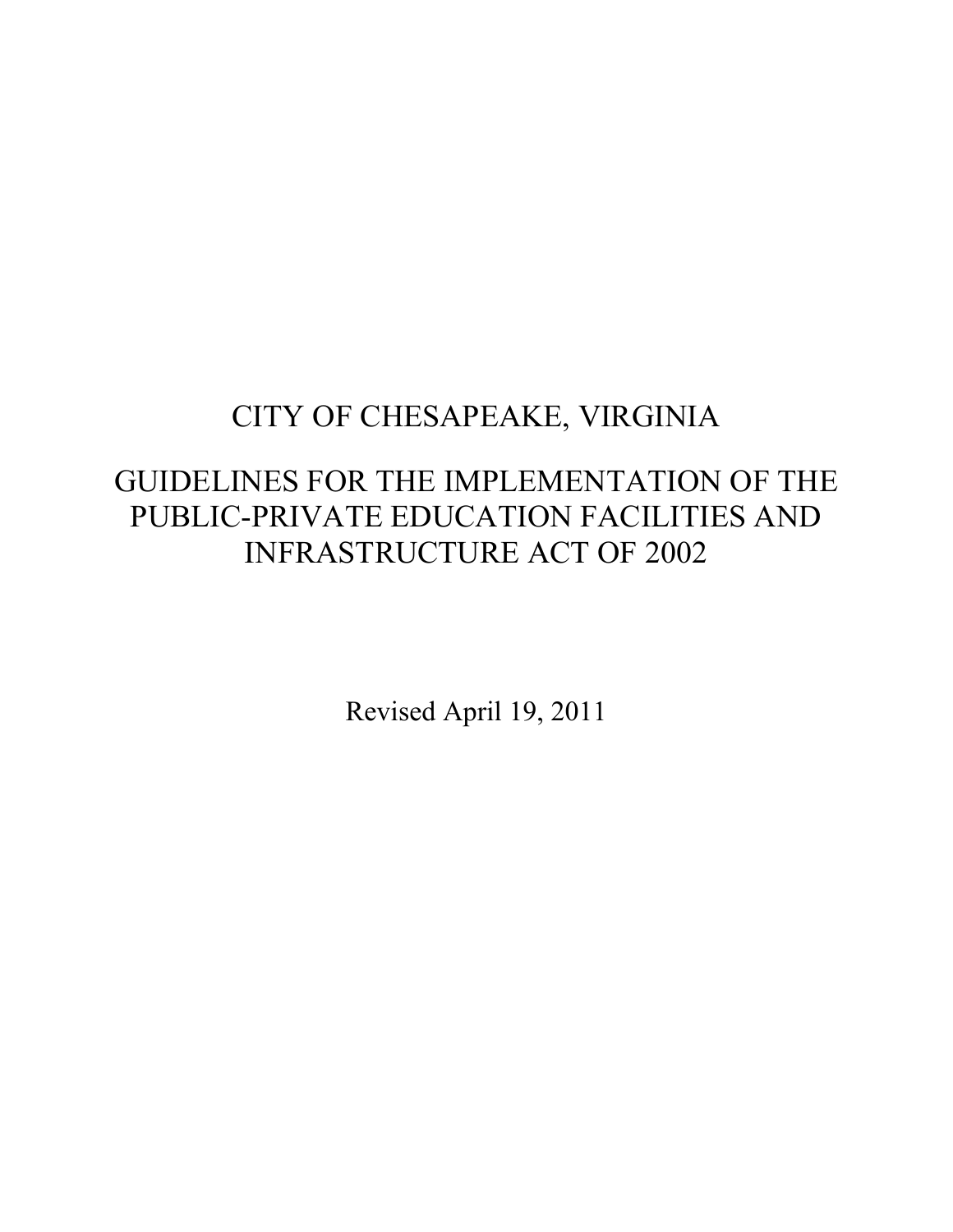## **TABLE OF CONTENTS**

| D. Disputes, Claims and Other Matters Relating to any Comprehensive Agreement or Interim |  |
|------------------------------------------------------------------------------------------|--|
|                                                                                          |  |
|                                                                                          |  |
|                                                                                          |  |
|                                                                                          |  |
|                                                                                          |  |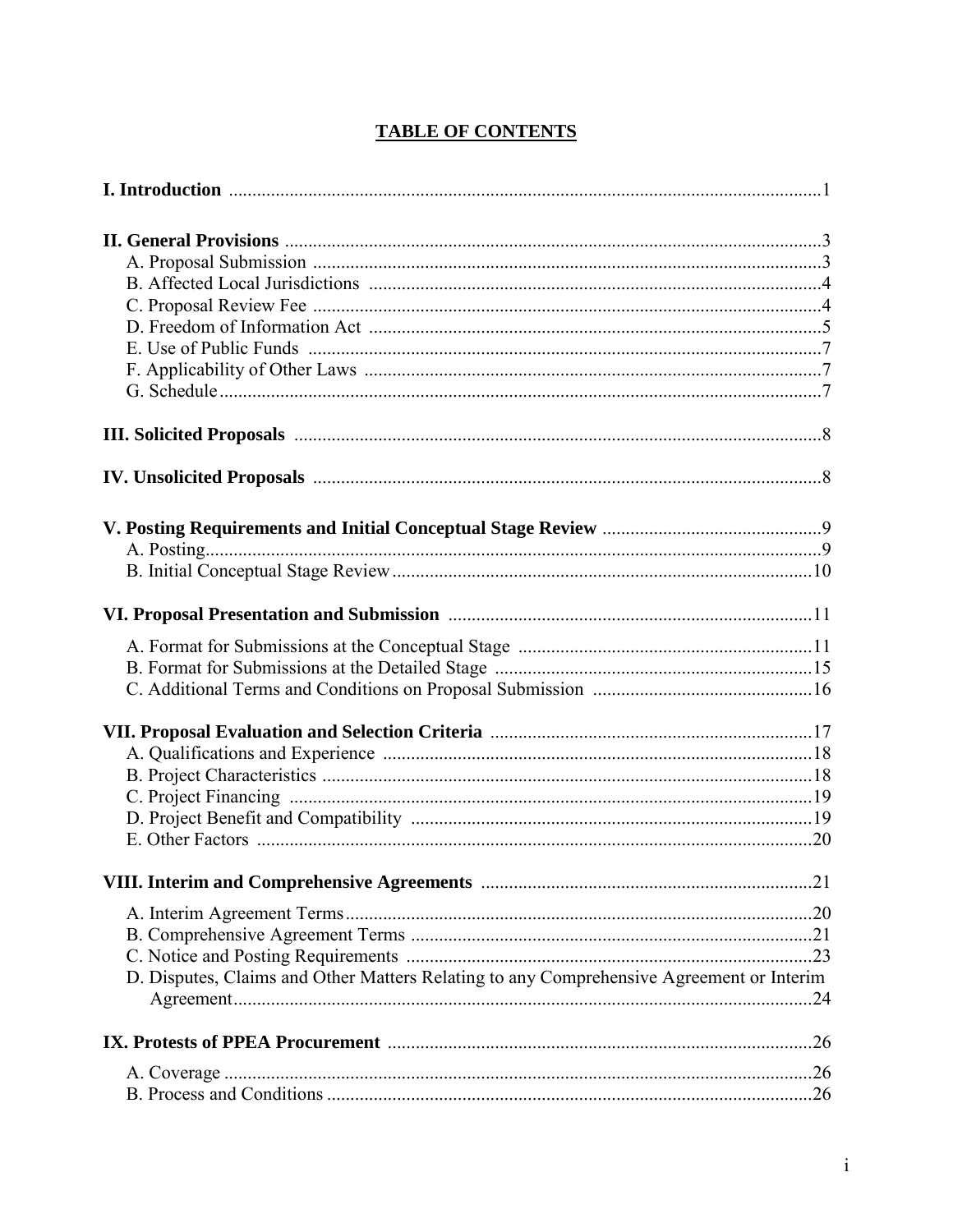**Appendix I** 

**Appendix II**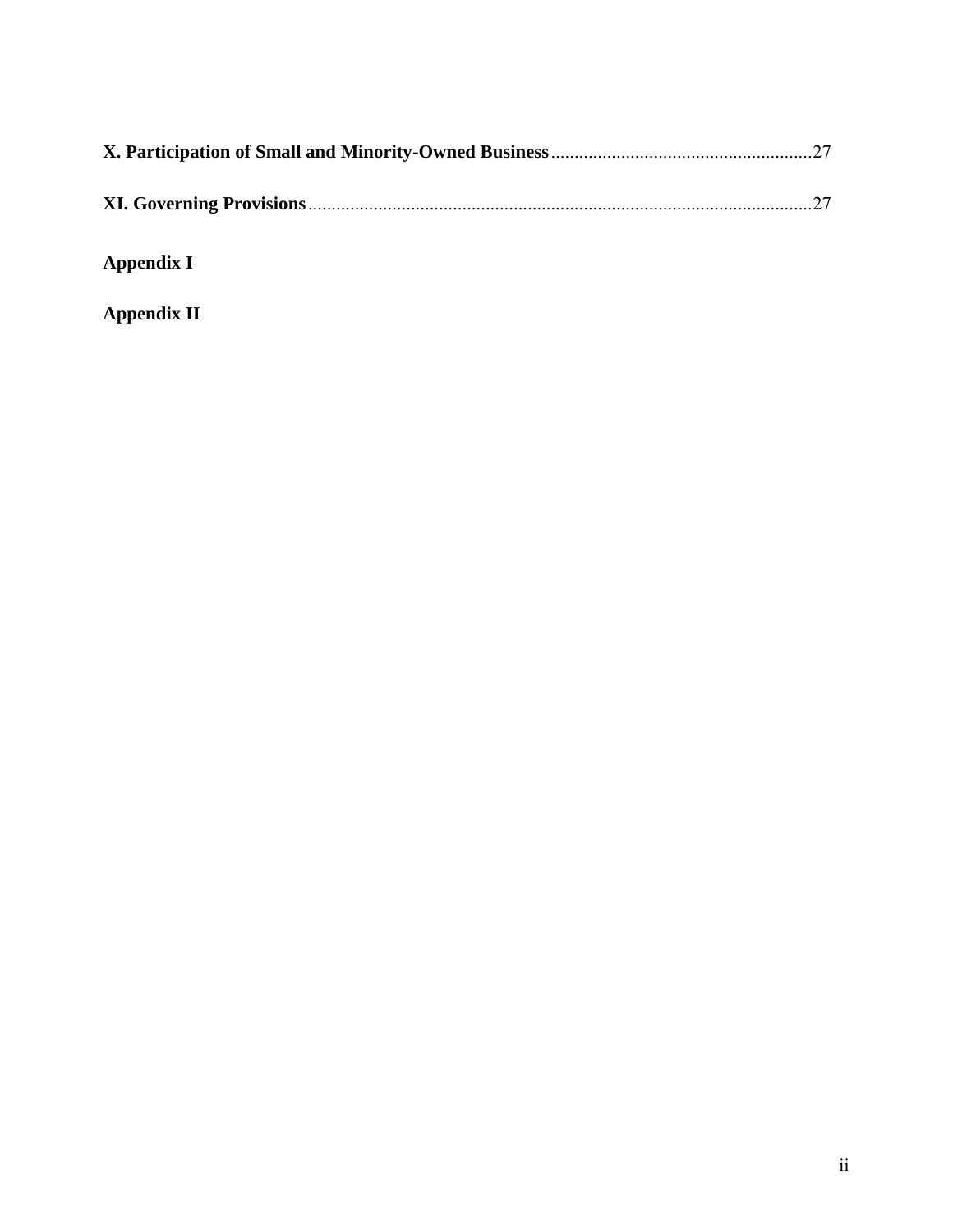#### **I. Introduction**

 The Public-Private Education Facilities and Infrastructure Act of 2002 (the "PPEA") grants the City of Chesapeake, VA **(**the "City"), a responsible public entity as defined in the Act, the authority to create public-private partnerships for the development of a wide range of projects for public use if the City determines there is a need for the project and that private involvement may provide the project to the public in a timely or cost-effective fashion. Individually negotiated interim or comprehensive agreements between a private entity and the City will define the respective rights and obligations of the City and the private entity. Although guidance with regard to the application of the PPEA is provided herein, it will be incumbent upon the City and all private entities to comply with the provisions of the PPEA as applicable. A copy of the PPEA is annexed as Appendix I.

 In order for a project to come under the PPEA, it must meet the definition of a "qualifying project." The PPEA contains a broad definition of qualifying project that includes, but is not limited to public buildings and facilities of all types, for example:

- An education facility, including but not limited to a school building (including any stadium or other facility primarily used for school events), any functionally related and subordinate facility and land to a school building and any depreciable property provided for use in a school facility that is operated as part of the public school system or as an institution of higher education;
- A building or facility that meets a public purpose and is developed or operated by or for any public entity;
- Improvements, together with equipment, necessary to enhance public safety and security of buildings to be principally used by a public entity;
- Utility and telecommunications and other communications infrastructure;
- A recreational facility;
- Technology infrastructure and services, including but not limited to telecommunications, automated data processing, word processing and management information systems, and related information, equipment, goods and services;
- Services designed to increase the productivity or efficiency of the responsible public entity through the use of technology or other means;
- Technology, equipment, or infrastructure designed to deploy wireless broadband services to schools, businesses, or residential areas;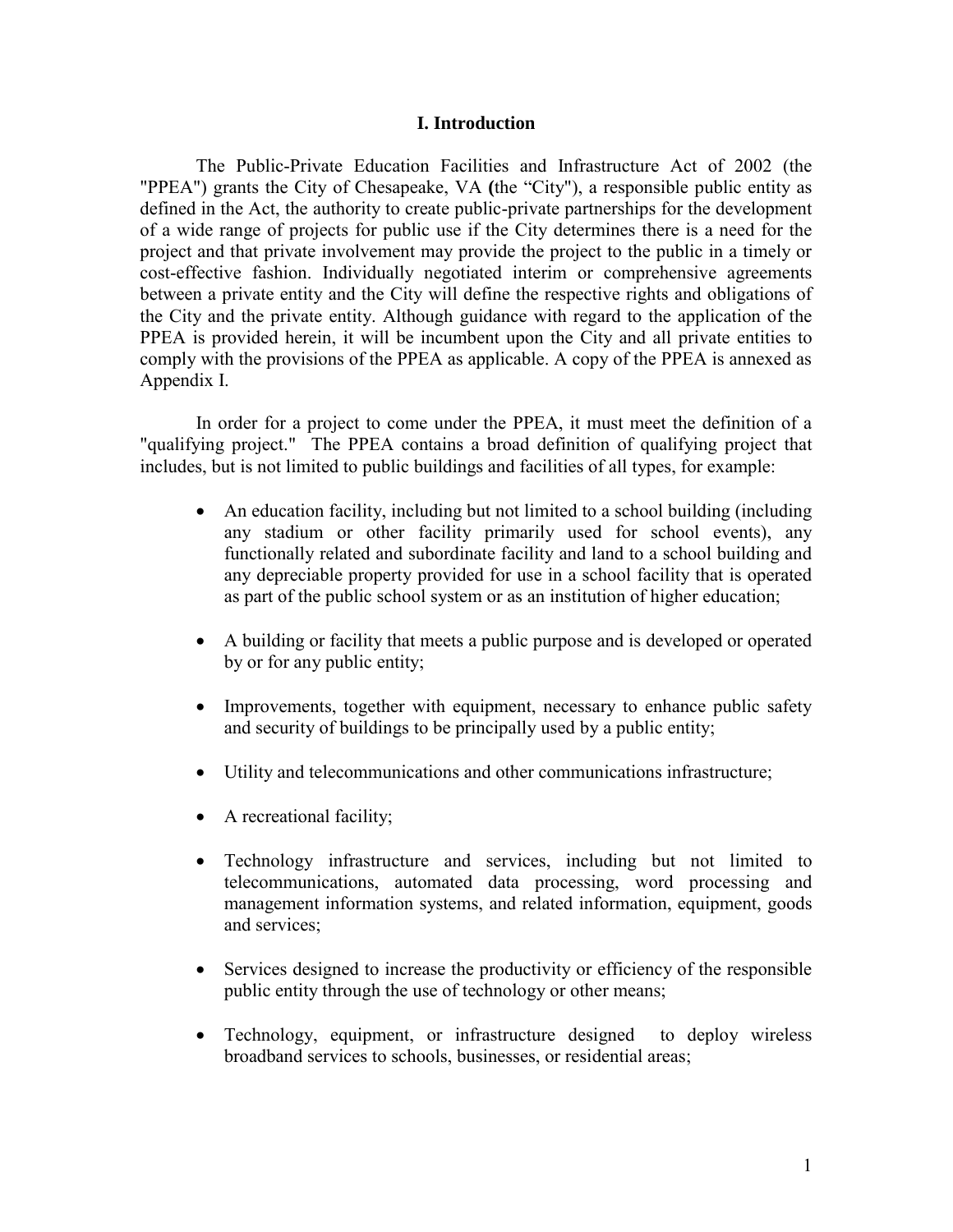- Any improvements necessary or desirable to any unimproved locally- or stateowned real estate; or
- Any solid waste management facility as defined in Virginia Code § 10.1-1400 that produces electric energy derived from solid waste.

The PPEA establishes requirements that the City must observe when reviewing and approving proposals received pursuant to the PPEA. In addition, the PPEA specifies the criteria that must be used to select a proposal and the contents of the interim or comprehensive agreement detailing the relationship between the City and the private entity.

The City has adopted these guidelines to implement the PPEA. Therefore, the City will follow these guidelines to receive and evaluate any proposal submitted to the City under the provisions of the PPEA. The procedures provided in this policy may be amended only by act of the City Council; however, the City Manager (or designee) is authorized to the fullest extent permitted by law to implement these guidelines and take action on behalf of the City as to any PPEA matter or transaction in any instance when these guidelines make reference to the "City."

These Guidelines shall govern all City PPEA projects. The City Manager shall evaluate any and all proposals and negotiate any Interim Agreement and Comprehensive Agreement. The City Manager is also authorized to designate a Selection Committee (the "Selection Committee") to be responsible for evaluating proposals and negotiating any Interim Agreement and the Comprehensive Agreement. The City Manager (or designee) shall serve as the point of contact for implementation of these Guidelines, to receive proposals submitted under the PPEA, and to respond to inquiries regarding the PPEA or these Guidelines.

The Selection Committee will be chaired by the City Manager or his/her designee and comprised of the Director of Public Utilities (or designee), the Director of Public Works (or designee), the Director of Planning (or designee), the Director of Finance (or designee), and the City Attorney (or designee). The Composition of the Selection Committee may be modified or supplemented by the City Manager at any time. The City Manager, depending on the project, may elect to place one or more State or Federal representatives on the Selection Committee.

In the event that the PPEA is amended in a manner that either conflicts with these Guidelines or concerns material matters not addressed by these Guidelines, the City shall appropriately amend the Guidelines. If these Guidelines are not amended prior to the effective date of the new law, these Guidelines nonetheless shall be interpreted in a manner to conform to the PPEA as amended.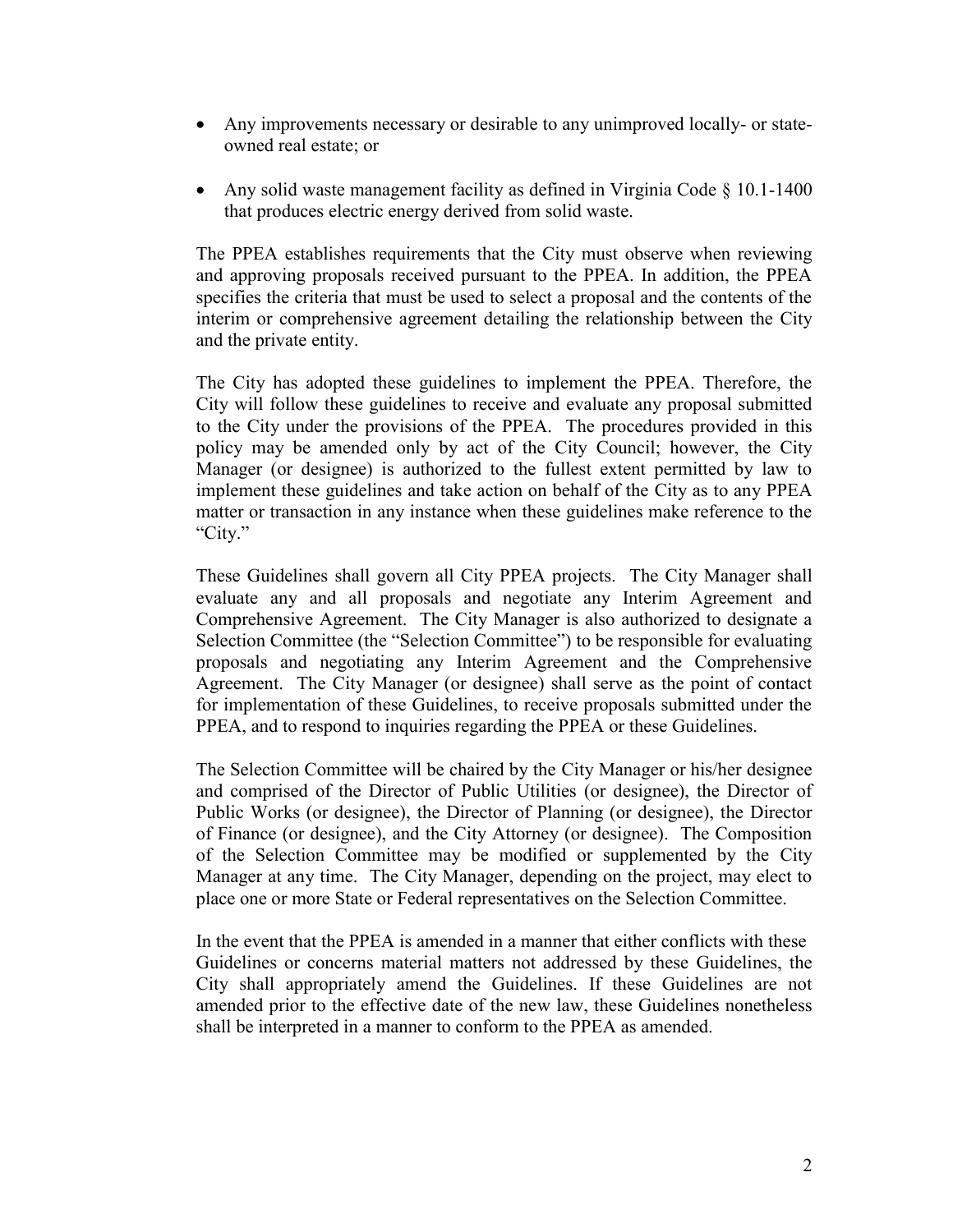Because the PPEA is intended to encourage innovative partnerships between responsible public entities and private entities, the City will maintain an open dialogue with private entities to discuss the need for infrastructure improvements.

#### **II. General Provisions**

#### **A. Proposal Submission**

A proposal may be either solicited by the City or delivered by a private entity on an unsolicited basis. In either case, the proposal shall be clearly identified as a "PPEA PROPOSAL." To be considered, one original and twenty (20) copies of any unsolicited proposal must be submitted along with the applicable fee (as set out in these Guidelines) to the City Manager, 306 Cedar Road,  $6<sup>th</sup>$  Floor – City Manager's Office, Chesapeake, Va. 23322.

Proposers may be required to follow a two-part proposal submission process consisting of an initial conceptual phase and a detailed phase as described herein.

The PPEA allows private entities to include innovative financing methods, including the imposition of user fees or service payments, in a proposal. Such financing arrangements may include the issuance of debt instruments, equity or other securities or obligations, including, if applicable, the portion of the taxexempt private activity bond limitation amount to be allocated annually to the Commonwealth of Virginia pursuant to the Economic Growth and Tax Relief Reconciliation Act of 2001 for the development of education facilities using public-private partnerships, and to provide for carryovers of any unused limitation amount. The PPEA is a flexible development tool that allows the use of innovative financing techniques. Depending on the City's authority and the circumstances of each transaction, financing options might include the use of special purpose entities, sale and lease back transactions, enhanced use leasing, property exchanges, development agreements, conduit financing and other methods allowed by law.

Proposals should be prepared simply and economically, providing a concise description of the proposer's capabilities to complete the proposed qualifying project and the benefits to be derived from the project by the City. Project benefits to be considered are those occurring before and during the construction, renovation, expansion or improvement phase and during the life cycle of the project. Proposals also should include a scope of work and a financial plan for the project, containing enough detail to allow an analysis by the City of the financial feasibility of the proposed project. The City may, at any time, require the proposer to provide additional information, additional copies of prior submissions, and/or clarification as to any submission. The cost analysis of a proposal should not be linked solely to the financing plan, as the City may determine to finance the project through other available means.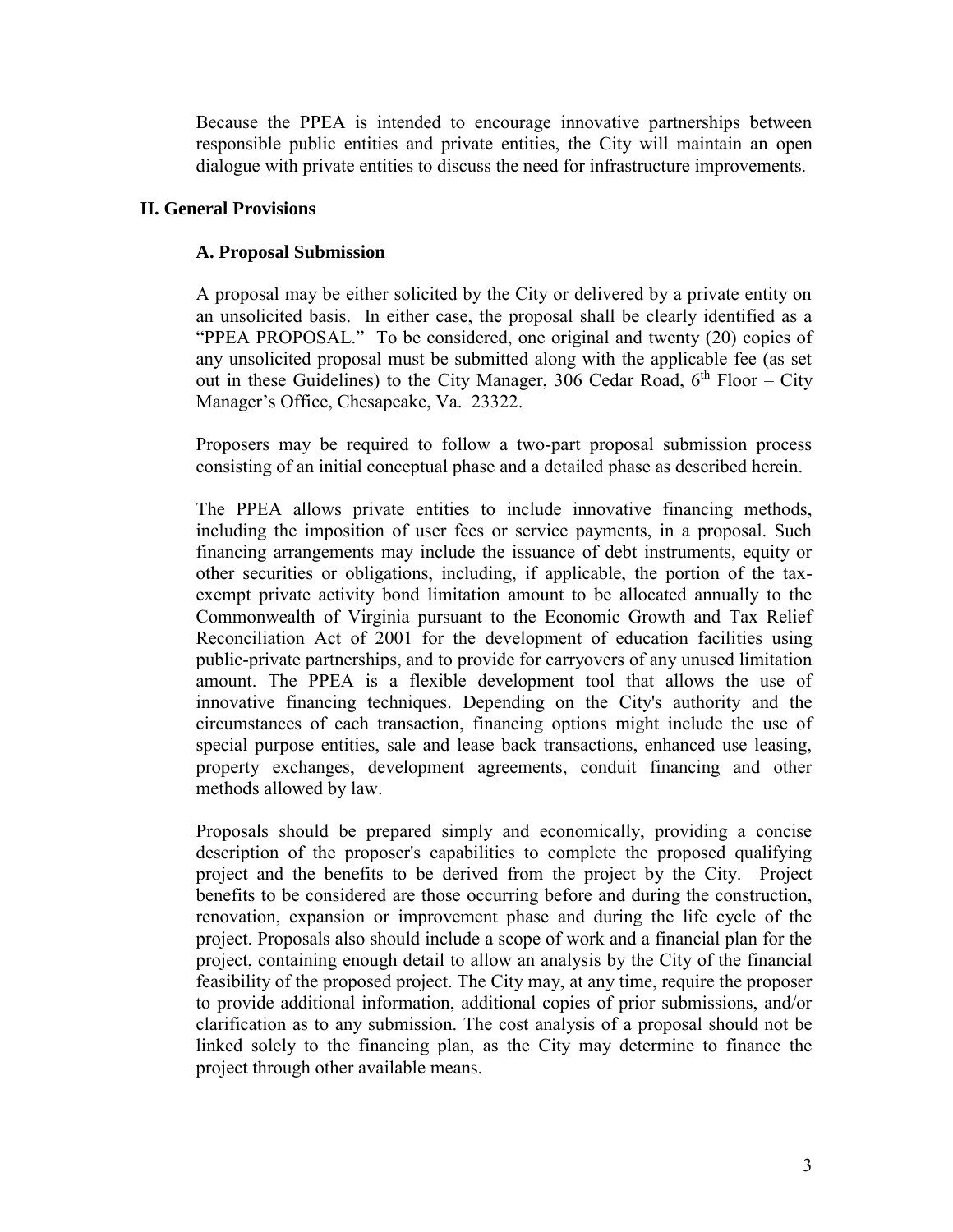The City may use an accelerated documentation, review, and selection process for proposals involving a qualifying project that the City deems a priority. In addition, to facilitate the flow of critical information, the City may establish criteria by which the proposer may provide clarification to the submission.

### **B. Affected Local Jurisdictions**

The term "affected local jurisdiction" means any county, city or town in which all or a portion of the qualifying project is located. Any private entity requesting approval from or submitting a conceptual or detailed proposal to the City must provide each affected local jurisdiction with a copy of the private entity's request or proposal by certified mail, express delivery or hand delivery within five (5) business days of acceptance of the proposal by the City. Evidence of the delivery of the proposal to any other affected local jurisdiction shall be provided to the City within five (5) business days of such delivery. Affected local jurisdictions that are not responsible public entities under the proposed qualifying project shall have 60 days from the receipt of the request or proposal to submit written comments to the City and to indicate whether the proposed qualifying project is compatible with the local comprehensive plan, local infrastructure development plans, or capital improvements budget or other government spending plan. Comments received within the 60-day period shall be given consideration by the City, and no negative inference shall be drawn from the absence of comment by an affected local jurisdiction. The City may begin or continue its evaluation of any such proposal during the 60-day period for the receipt of comments from other affected local jurisdictions.

### **C. Proposal Review Fee**

The City shall receive an analysis of the proposal from appropriate internal staff or outside advisors or consultants with relevant experience in determining whether to enter into an agreement with the private entity. In regard to proposals submitted under the PPEA, the City will require an initial processing fee of \$5,000 at the time of submission. The initial processing fee shall be submitted with the initial proposal or competing proposal. Upon the City's decision to proceed with a detailed stage of review, the proposer shall pay an additional review fee calculated at the rate of two and one half percent (2.5%) of the reasonably anticipated total cost of the proposed project, but not less than Five Thousand Dollars (\$5,000.00) nor more than Fifty Thousand Dollars (\$50,000.00), at the time of the submittal of the detailed stage of review. The City will refund any portion of fees paid in excess of its direct costs which include, but are not limited to, all staff costs, and outside consultants, financial advisors, engineers and attorney's fees, associated with evaluating the proposal. In the event either the initial processing fee of \$5,000 or the additional proposal fee is determined by the City Manager (or designee) to be insufficient to cover all of the direct costs incurred or expected to be incurred by the City in reviewing the proposal, the proposer shall pay the additional amount(s) as specified by the City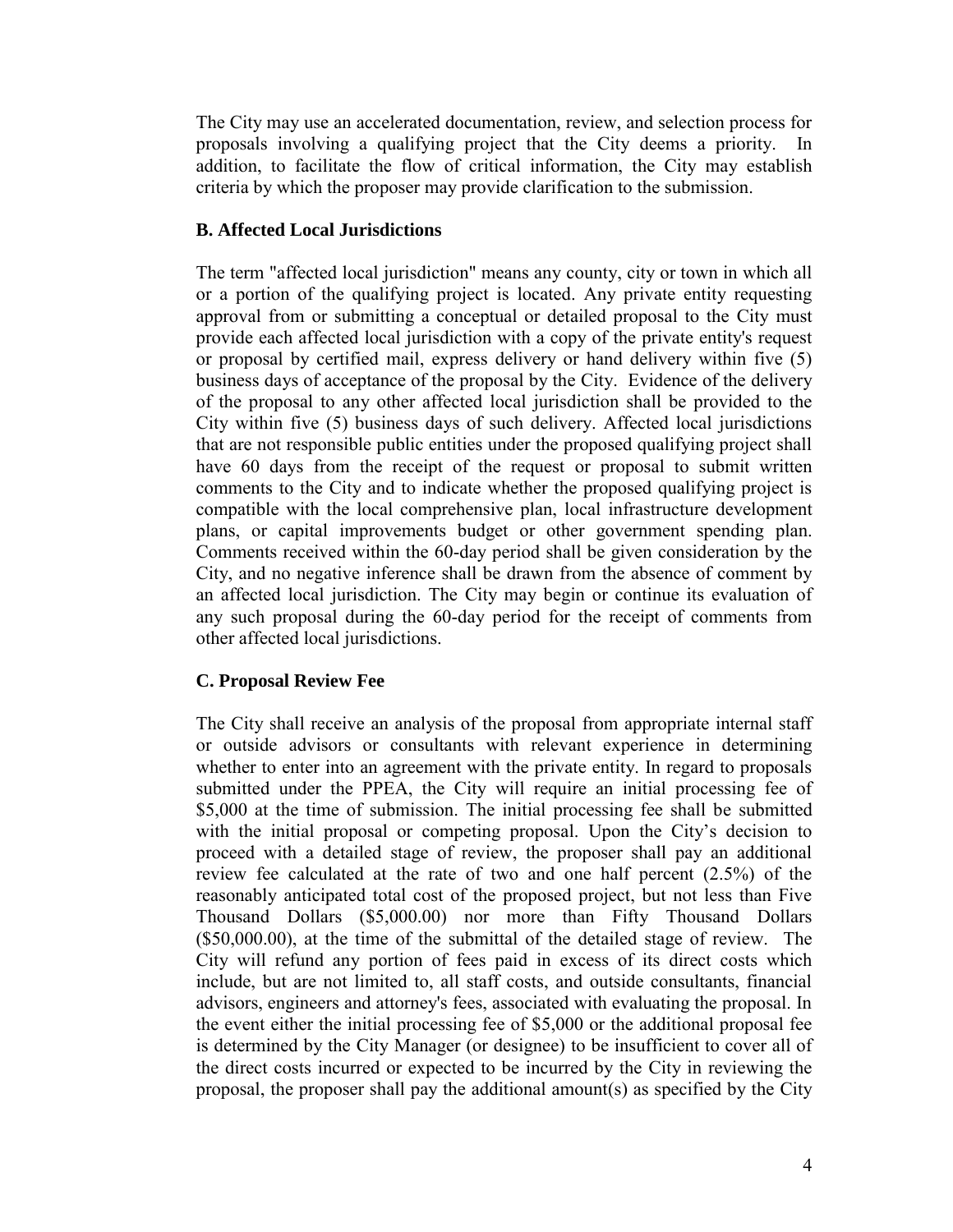Manager (or designee). Any proposal submitted without payment of the required fee or any failure to pay the additional amount(s) as specified by the City Manager (or designee) within 5 days shall result in the proposal not being considered.

#### **D. Freedom of Information Act**

1. General applicability of disclosure provisions.

 Proposal documents submitted by private entities are generally subject to the Virginia Freedom of Information Act ("FOIA") except that Virginia Code § 2.2-3705.6 (11) exempts certain documents from public disclosure. FOIA exemptions, however, are discretionary, and the City may elect to release some or all of the documents except to the extent the documents are:

a. Trade secrets of the private entity as defined in the Uniform Trade Secrets Act (Virginia Code § 59.1-336 et seq.);

 b. Financial records of the private entity that are not generally available to the public through regulatory disclosure or otherwise, including but not limited to, balance sheets and financial statements; or

 c. Other information submitted by a private entity, where if the record or document were made public prior to the execution of an interim or comprehensive agreement the financial interest or bargaining position of the City or private entity would be adversely affected; or

d. Documents or information that would raise public safety or security concerns as described in Virginia Code § 2.2-3705.2.

2. Protection from mandatory disclosure for certain documents submitted by a private entity.

Before a document of a private entity may be withheld from disclosure, the private entity must make a written request to the City at the time the documents are submitted earmarking with specificity the documents for which the protection is being sought and a clear statement of the reasons for invoking the protection with reference to one or more of three classes of records listed in Section D.1.

 Upon the receipt of a written request for protection of documents, the City shall determine whether the documents contain trade secrets, financial records, or other information that would adversely affect the financial interest or bargaining position of the City or private entity in accordance with Section D.1. The City shall make a written determination of the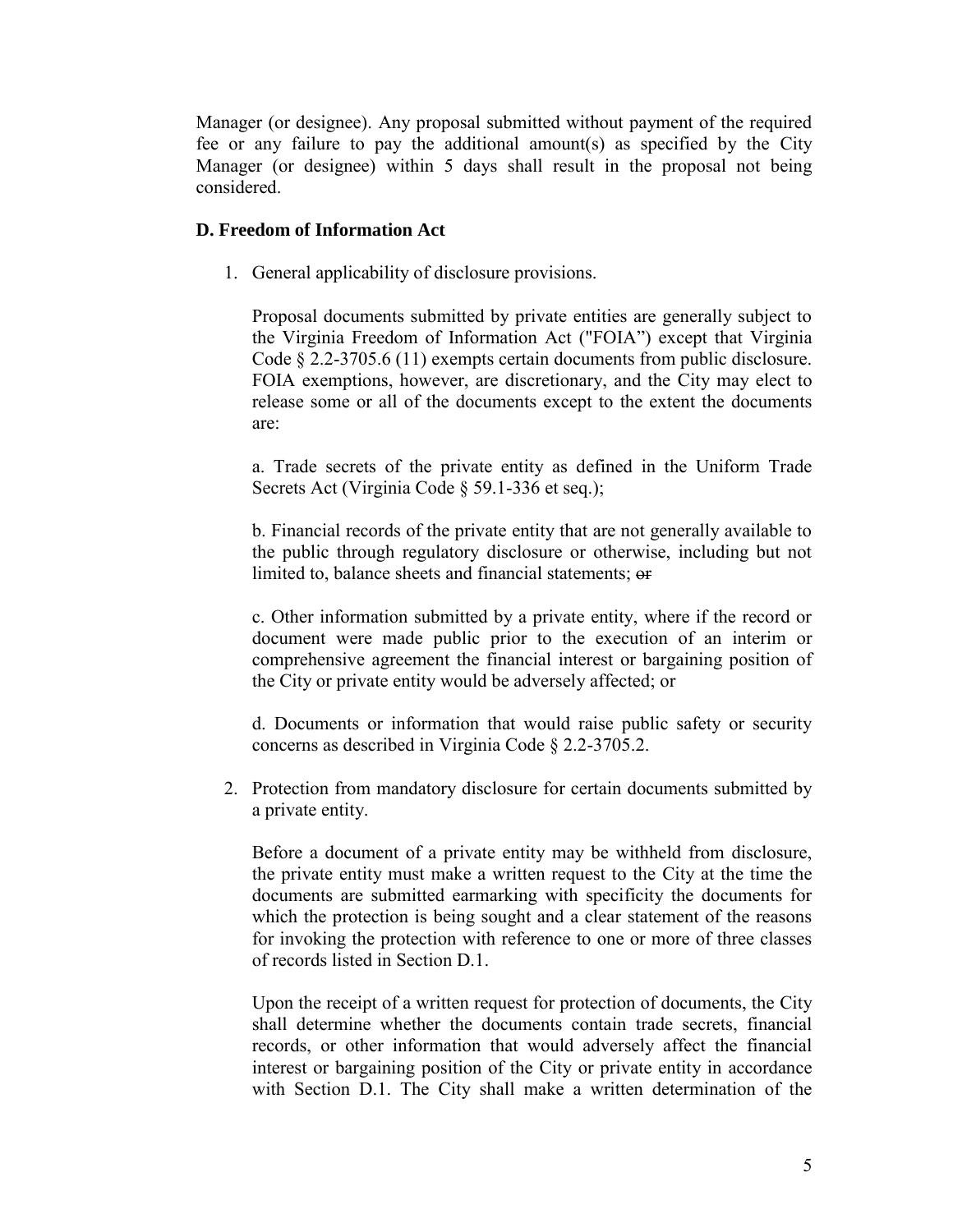nature and scope of the protection to be afforded by the City under this subdivision. If the written determination provides less protection than requested by the private entity, the private entity should be accorded an opportunity to withdraw its proposal. Nothing shall prohibit further negotiations of the documents to be accorded protection from release although what may be protected must be limited to the categories of records identified in Section D. 1.

 Once a written determination has been made by the City, the documents afforded protection under this subdivision shall continue to be protected from disclosure when in the possession of the City or any affected local jurisdiction to which such documents are provided.

 If a private entity fails to earmark trade secrets, financial records, or other confidential or proprietary information, for protection from disclosure, such information, records or documents shall be subject to disclosure under FOIA.

3. Protection from mandatory disclosure for certain documents produced by the City.

The City may withhold from disclosure memoranda, staff evaluations, or other records prepared by the City, its staff, outside advisors, or consultants exclusively for the evaluation and negotiation of proposals where (i) if such records were made public prior to or after the execution of an interim or a comprehensive agreement, the financial interest or bargaining position of the City would be adversely affected, and (ii) the basis for the determination required in clause (i) is documented in writing by the City.

Cost estimates relating to a proposed procurement transaction prepared by or for the City shall not be open to public inspection.

4. The City may not withhold from public access:

a. procurement records other than those subject to the written determination of the City;

 b. information concerning the terms and conditions of any interim or comprehensive agreement, service contract, lease, partnership, or any agreement of any kind entered into by the City and the private entity;

c. information concerning the terms and conditions of any financing arrangement that involves the use of any public funds; or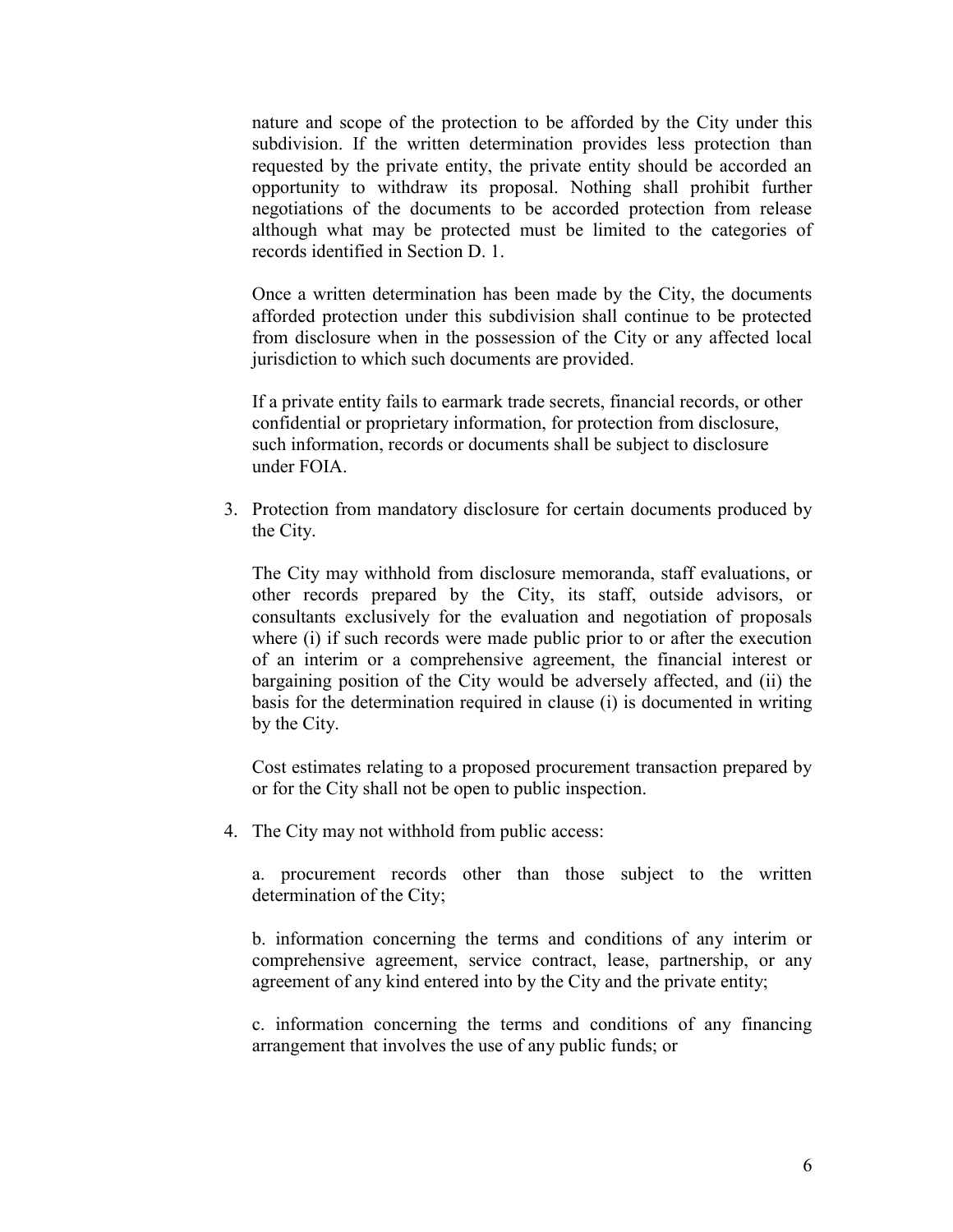d. information concerning the performance of any private entity developing or operating a qualifying transportation facility or a qualifying project.

5. In all cases, where a conflict in terms between these Guidelines and mandatory provisions of the PPEA or Virginia Freedom of Information Act exist, the provisions of the Virginia Code shall apply.

#### **E. Use of Public Funds**

 Virginia constitutional and statutory requirements and City ordinances and policies as they apply to appropriation and expenditure of public funds apply to any interim or comprehensive agreement entered into under the PPEA. Accordingly, the processes and procedural requirements associated with the expenditure or obligation of public funds shall be incorporated into planning for any PPEA project or projects.

#### **F. Applicability of Other Laws**

 Nothing in the PPEA shall affect the duty of the City to comply with all other applicable laws not in conflict with the PPEA. The applicability of the Virginia Public Procurement Act (the "VPPA") is as set forth in the PPEA.

Pursuant to Virginia Code § 56-575.17:1, if the stated or expected value of the proposal or interim or comprehensive agreement is stated or expected to be \$5 million or more, no proposer, or its officers or directors, shall knowingly provide a contribution, gift, or other item with a value greater than \$50 or make an express or implied promise to make such a contribution or gift to the Governor, his political action committee, or the Governor's Secretaries, if the Secretary is responsible to the Governor for an agency with jurisdiction over the matters at issue, following the submission of a proposal under these guidelines until the execution of a comprehensive agreement thereunder.

#### **G. Schedule**

 The City will make every attempt to complete the procurement process expeditiously. However, variations in any schedule may be necessary due to the volume, complexity of proposals received, the need for further information, timely cooperation by proposer, or other unanticipated circumstances. The following schedule is provided for illustrative purposes and depicts the time frames within which the City anticipates completion of each phase of the proposal selection process.

| Initial/Conceptual Stage Review                 | $1 - 3$ Months |
|-------------------------------------------------|----------------|
| Receipt of Competitive Proposals                | $1-2$ Months   |
| Selection of Proposal for Detailed Stage Review | $1 - 3$ Months |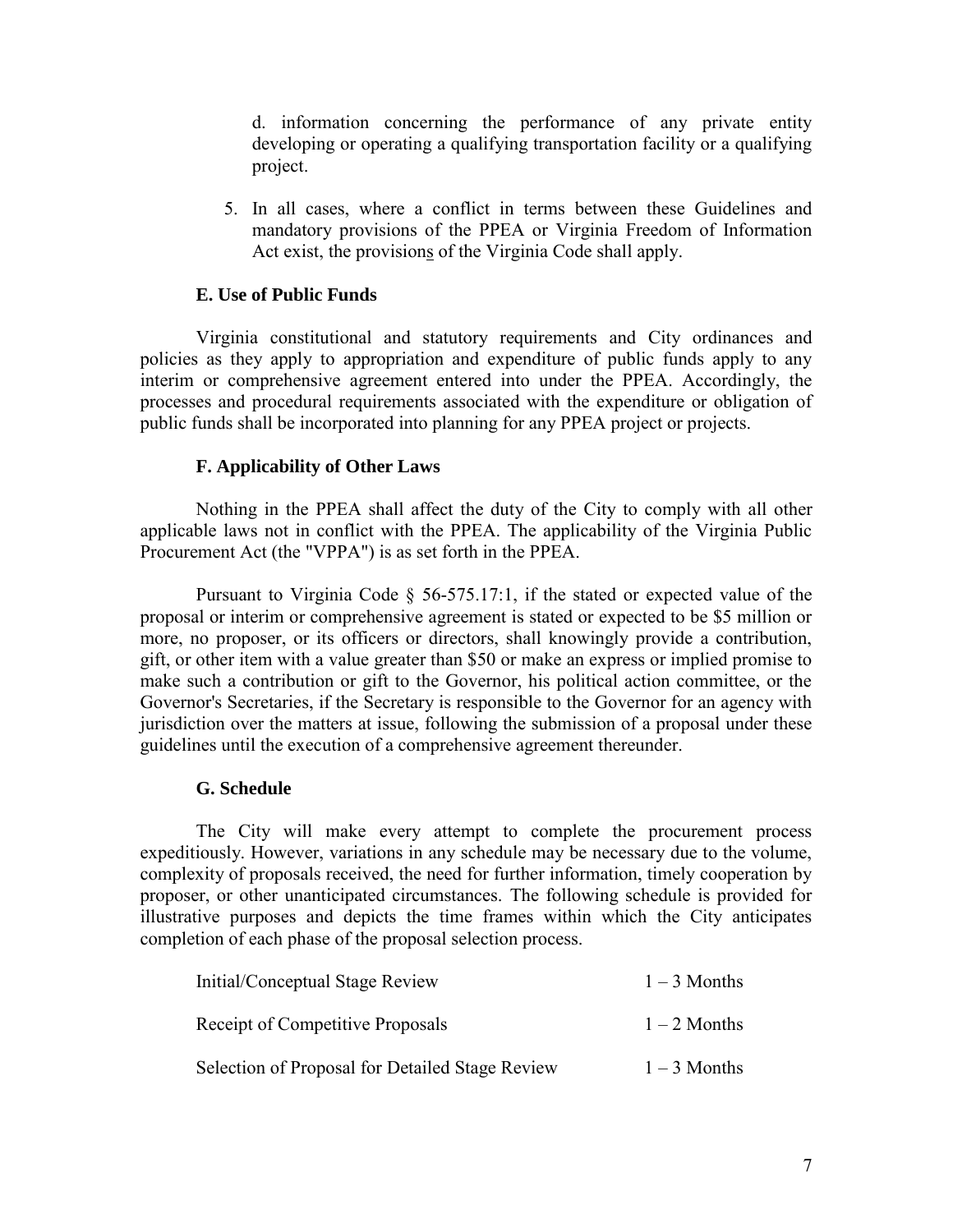| <b>Detailed Stage Review</b>                          | $8 - 14$ Months |
|-------------------------------------------------------|-----------------|
| Final Project Selection – City Council Considerations | $1-3$ Months    |
| Negotiation of Interim or Comprehensive Agreement     | $2 - 12$ Months |

 Any solicitations pursuant to these guidelines will contain estimated schedules for each phase. All proposals advanced to the second phase will be provided a schedule for evaluation of the proposals.

 The City shall provide a prioritized documentation, review, and selection process for qualifying projects that have approved or pending state and federal environmental clearances, secured significant right of way, have previously allocated significant state or federal funding, or exhibit other circumstances that could reasonably increase or reduce the amount of time to develop and/or operate the qualifying project.

#### **III. Solicited Proposals**

 The City may issue Requests for Proposals (RFPs), inviting proposals from private entities to develop or operate qualifying projects. The City may use a two-part proposal process consisting of an initial conceptual phase and a detailed phase. The City will set forth in the solicitation the format and supporting information that is required to be submitted, consistent with the provisions of the PPEA. The City may establish suggested timelines for selecting proposals for the review and selection of solicited proposals.

 The solicitation will specify, but not necessarily be limited to, information and documents that must accompany each proposal and the factors that will be used in evaluating the submitted proposals. The solicitation will be posted in such public areas as are normally used for posting of the City's notices, including the City's website. Notice will also be published in a newspaper or other publications of general circulation. The solicitation will also contain or incorporate by reference other applicable terms and conditions, including any unique capabilities or qualifications that will be required of the private entities submitting proposals. Information meetings and/or pre-proposal conferences may be held as deemed appropriate by the City.

#### **IV. Unsolicited Proposals**

 The PPEA permits the City to receive, evaluate and select for negotiations unsolicited proposals from private entities to develop or operate a qualifying project. The City may publicize its needs and may encourage interested parties to submit unsolicited proposals subject to the terms and conditions of the PPEA. When such proposals are received without issuance of a solicitation, the proposal shall be treated as an unsolicited proposal. The City may establish suggested timelines for selecting proposals for the review and selection of unsolicited proposals.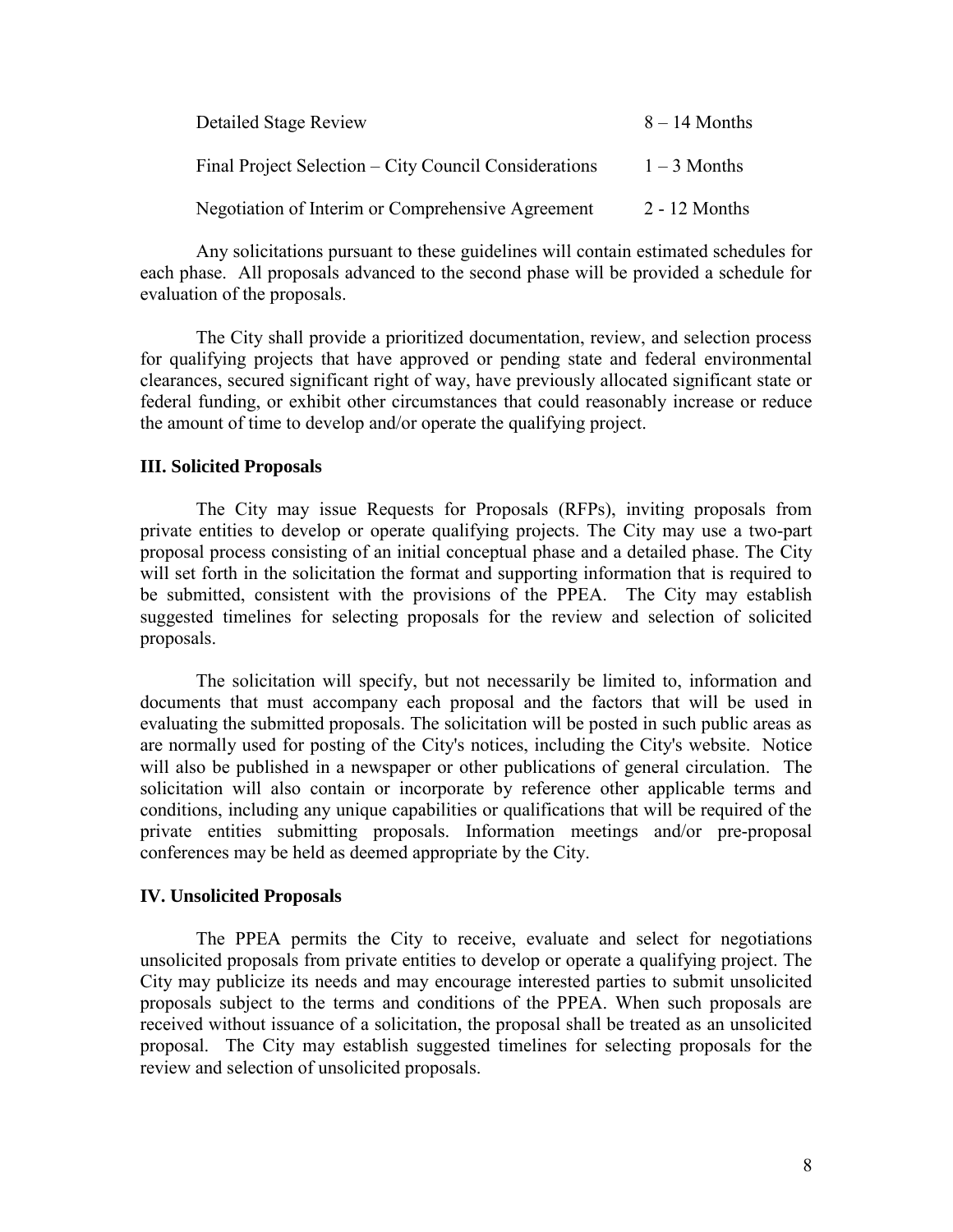Upon receipt of any unsolicited proposal or group of proposals and payment of the required fee(s) by the proposer or proposers, the City will determine whether to accept the unsolicited proposal for publication and conceptual-phase consideration. If the City determines not to accept the proposal and not proceed to publication and conceptualphase consideration, it will return the proposal, together with all fees and accompanying documentation, to the proposer.

 If the City chooses to accept an unsolicited proposal for conceptual-phase consideration, it shall post a notice in a public area regularly used by the City for posting of public notices for a period of not less than 45 days. The City shall also publish the same notice once not less than 45 days prior to deciding whether to proceed further with the proposal in one or more newspapers or periodicals of general circulation in the area to notify any parties that may be interested in submitting competing unsolicited proposals. In addition, the notice may also be advertised in other publications of general circulation, *Virginia Business Opportunities* and on the Commonwealth's electronic procurement website "eVa." The notice shall state that the City has received and accepted an unsolicited proposal under the PPEA, intends to evaluate the proposal, may negotiate an interim or comprehensive agreement with the proposer based on the proposal, and will accept for simultaneous consideration any competing proposals that comply with the procedures adopted by the City and the PPEA. The notice also shall summarize the proposed qualifying project or projects, and identify their proposed locations. Interested parties shall have at least 45 days from the date the notice is first published by the City to submit competing unsolicited proposals.

 The City will engage the services of qualified professionals, which may include an architect, professional engineer, or certified public accountant, not otherwise employed by the City, to provide independent analysis regarding the specifics, advantages, disadvantages, and the long and short-term costs of any request by a private entity for approval of a qualifying project unless the City Council determines that such analysis of a request by a private entity for approval of a qualifying project shall be performed by employees of the City.

#### **V. Posting Requirements and Initial Conceptual Stage Review**

#### **A. Posting**

1. Conceptual proposals, whether solicited or unsolicited, shall be posted by the City within 10 working days after acceptance of such proposals as follows:

The City's posting shall be on the City's website or by publication in a newspaper of general circulation in the area of a summary of the proposals and the location where copies of the proposals are available for public inspection. Posting may also be on the Virginia Department of General Service's web-based electronic procurement program commonly known as "eVA," in the discretion of the City Manager (or designee).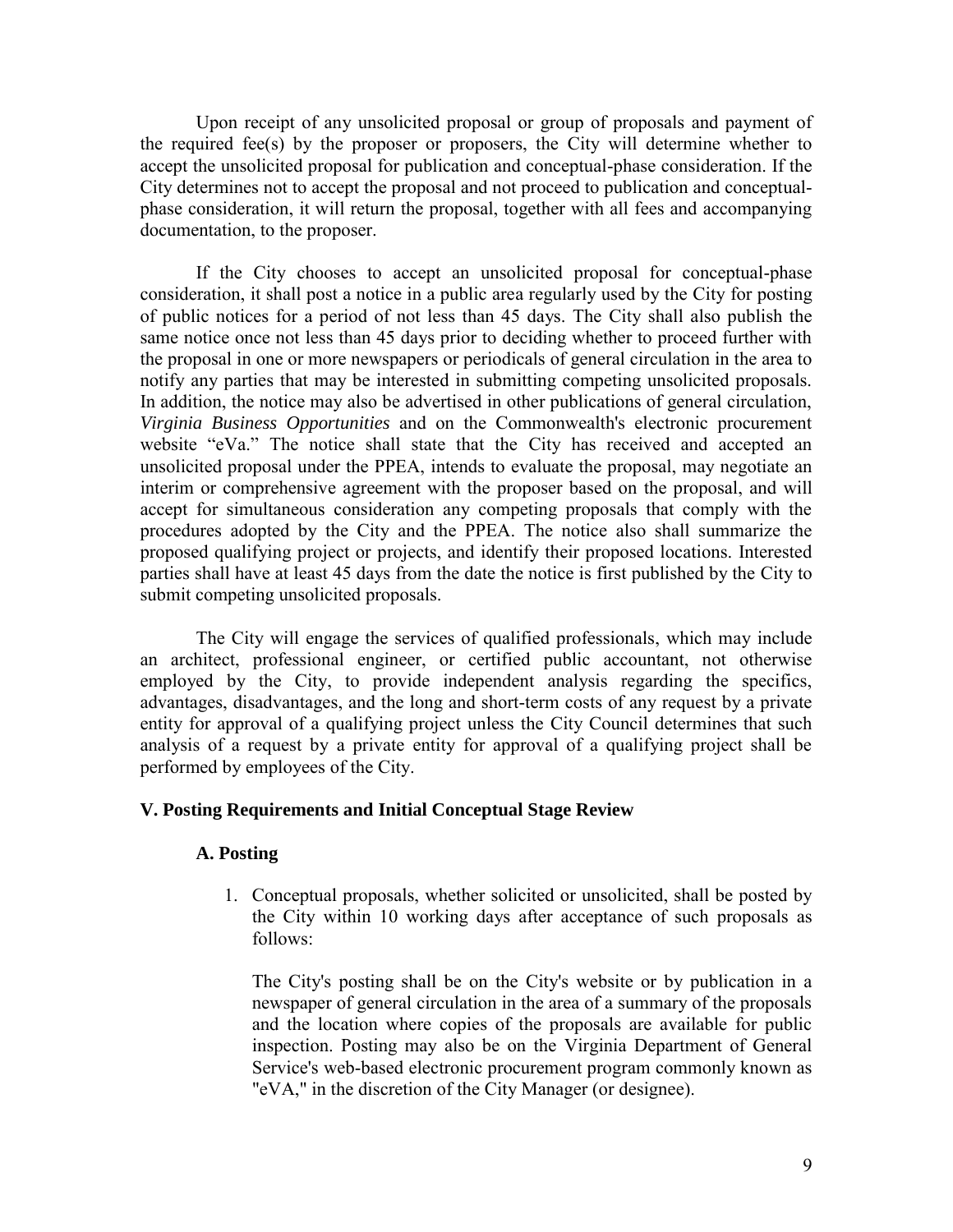2. Nothing shall be construed to prohibit the posting of the conceptual proposals by additional means deemed appropriate by the City Manager (or designee) so as to provide maximum notice to the public of the opportunity to inspect the proposals.

In addition to the posting requirements, at least one copy of the proposals shall be made available for public inspection in the City Clerk's Office during regular business hours. Trade secrets, financial records, or other records of the private entity excluded from disclosure under the provisions of the Virginia Freedom Of Information Act shall not be required to be posted, except as otherwise agreed to by the City and the private entity. Any inspection of procurement transaction records shall be subject to reasonable restrictions to ensure the security and integrity of the records.

### **B. Initial Conceptual Stage Reviews**

- 1. Only proposals complying with the requirements of the PPEA that contain sufficient information for a meaningful evaluation and that are provided in an appropriate format will be considered by the City for further review at the conceptual stage.
- 2. The City, acting through the City Manager (or designee), will determine by written finding at this initial stage of review whether it will proceed using:
	- a. Standard procurement procedures consistent with the VPPA; or
	- b. Guidelines developed by the City that are consistent with procurement of other than professional services through "competitive negotiation" as the term is defined in § 2.2-4301 of the Code of Virginia. The City may proceed using competitive negotiation guidelines only if it makes a written determination that doing so is likely to be advantageous to the City and the public based upon either (i) the probable scope, complexity or urgency of need; (ii) the risk sharing including guaranteed cost or completion guarantees, added value or debt or equity investments proposed by the private entity; or (iii) increase in funding, dedicated revenue or other economic benefit that would otherwise not be available.

3. After reviewing the original proposal and any competing proposals submitted during the notice period, the City may determine:

- not to proceed further with any proposal,
- to proceed to the detailed phase of review with the original proposal,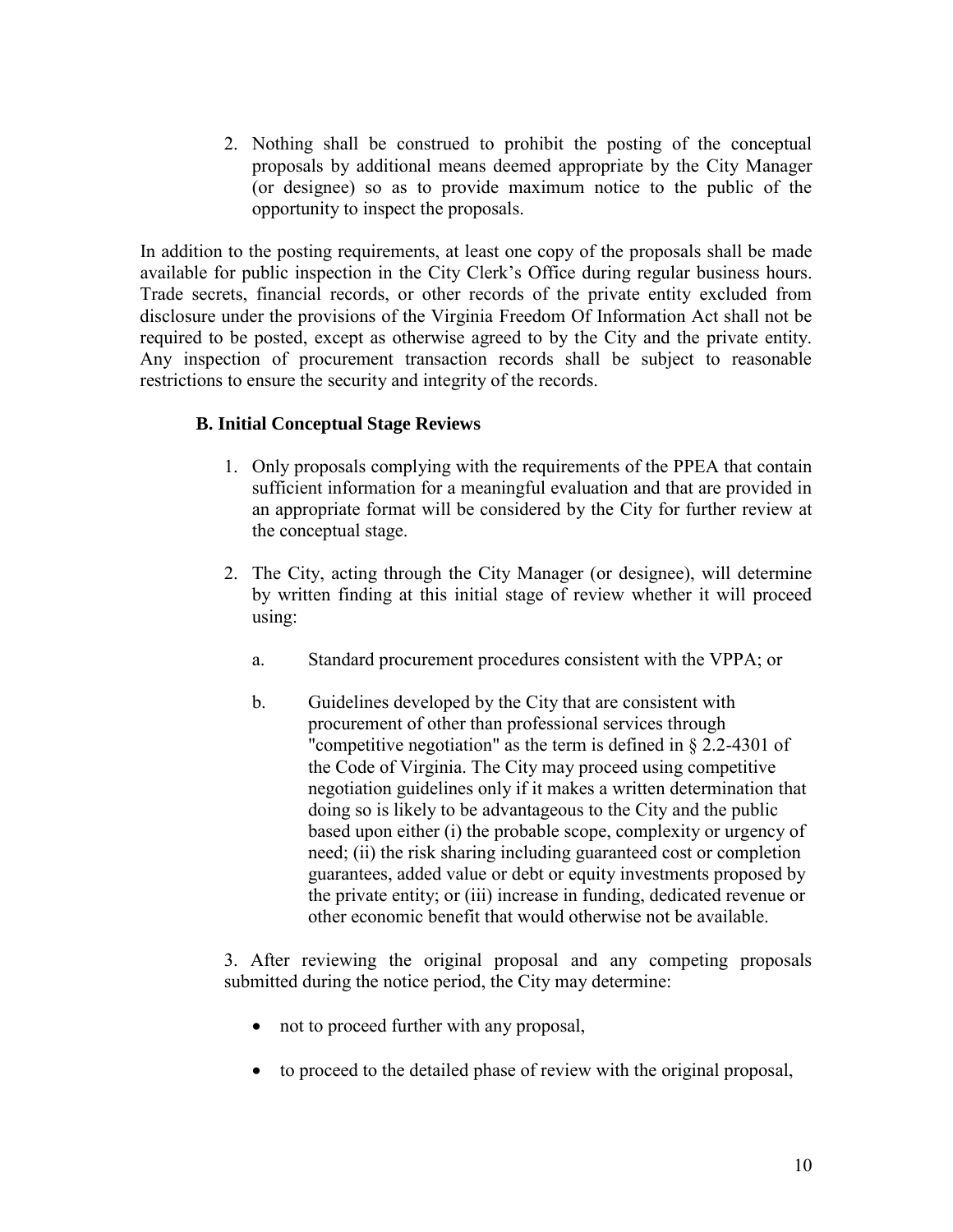- to proceed to the detailed phase with a competing proposal,
- to proceed to the detailed phase with multiple proposals, or
- to request modifications or amendments to any aspect of the proposal.

In the event that more than one proposal will be considered in the detailed phase of review, the City will consider whether the unsuccessful proposer should be reimbursed for costs incurred in the detailed phase of review, and such reasonable costs may be assessed to the successful proposer in the comprehensive agreement.

- 4. Discussions between the City and private entities about the need for infrastructure improvements shall not limit the ability of the City to later determine to use standard procurement procedures to meet its infrastructure needs. The City retains the right to reject any proposal at any time prior to the execution of an interim or comprehensive agreement.
- 5. Ownership and Use of Concepts

a. The City shall have the right to develop the project or aspects of it in any manner that the City determines in its sole discretion and may incorporate into the project any concept that is included in any proposal submitted to it.

b. By submitting a proposal, a proposer acknowledges that it is submitting merely a concept which has no monetary or intellectual property value, and disclaims any proprietary or other legal interest in any such concept(s).

### **VI. Proposal Preparation and Submission**

#### **A. Format for Submissions at Conceptual Stage**

The City will require that proposals at the conceptual stage contain the completed form as found in Appendix II to these Guidelines, and an executive summary of the proposal satisfactory for posting and publication to satisfy the requirements of Virginia law. In addition, information, unless expressly waived by the City Manager (or designee), in the following areas must be provided by the private entity: (i) qualifications and experience, (ii) project characteristics, (iii) project financing, (iv) anticipated public support or opposition, or both, (v) project benefit and compatibility and (vi) any additional information as the City may reasonably request to comply with the requirements of the PPEA.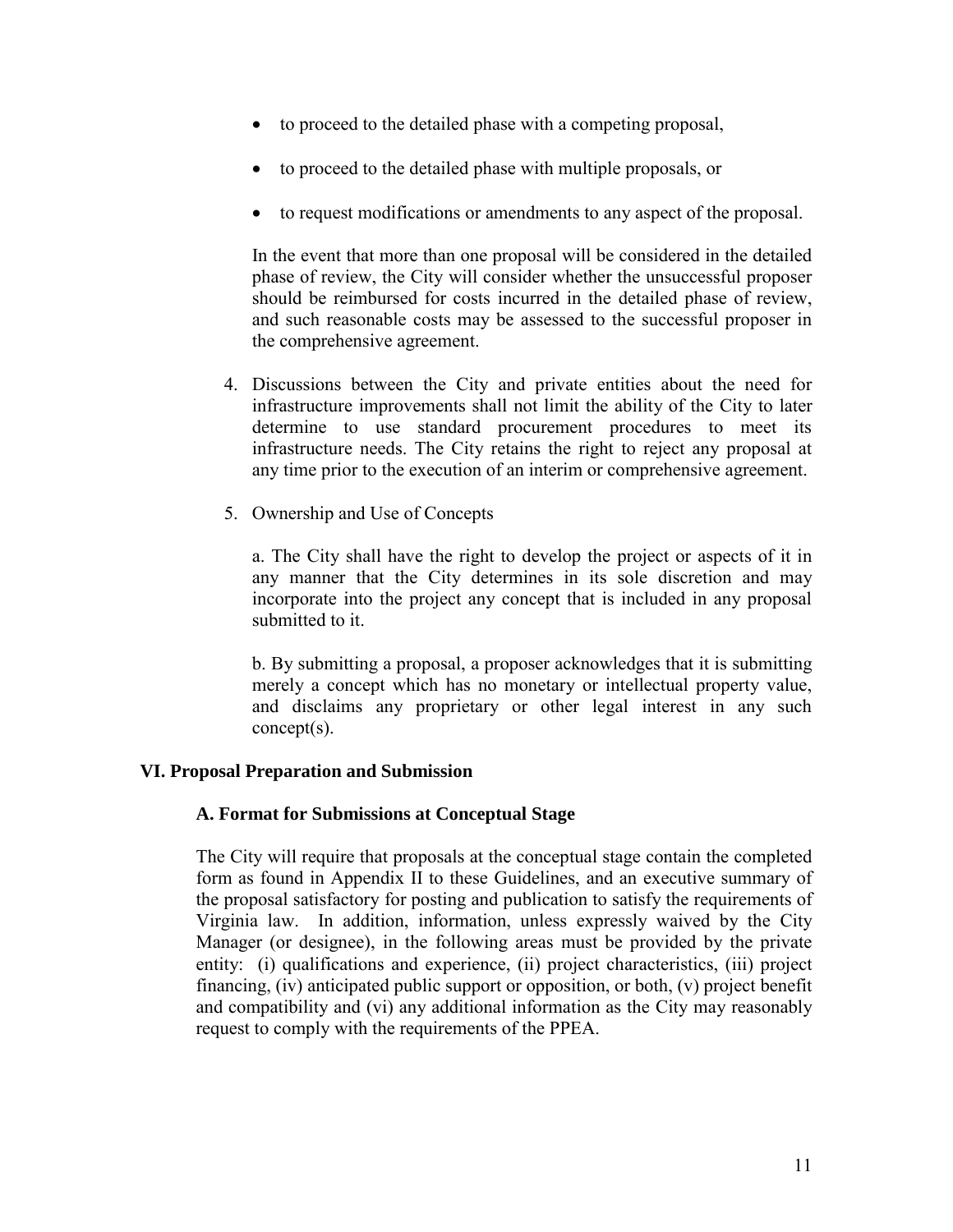- 1. Qualification and Experience
- a. Identify the legal structure of the firm or consortium of firms making the proposal. Identify the organizational structure for the project, the management approach and how each partner and major subcontractor in the structure fits into the overall team.
- b. Describe the experience of the firm or consortium of firms making the proposal and the key principals involved in the proposed project including experience with projects of comparable size and complexity, and prior experience bringing similar projects to completion on budget and in compliance with design, land use, service and other standards. Describe the length of time in business**,** business experience, public sector experience and other engagements of the firm or consortium of firms. Include the identity of any firms that will provide design, construction and completion guarantees and warranties and a description of such guarantees and warranties.
- c. Provide the names, street and mailing addresses, as well as email addresses and telephone numbers of all persons within the firm or consortium of firms who will be directly involved in the project or who may be contacted for further information.
- d. Provide current or most recently audited financial statements of the firm or firms and each partner with an equity interest of twenty percent or greater.
- e. Identify any persons known to the proposer who would be obligated to disqualify themselves from participation in any transaction arising from or in connection to the project pursuant to The Virginia State and Local Government Conflict of Interest Act, Chapter 31 (§ 2.2-3100 et seq.) of Title 2.2, of the 1950 Code of Virginia, as amended.
- 2. Project Characteristics
- a. Provide a description of the project, including the conceptual design. Describe the proposed project in sufficient detail so that type and intent of the project, the location, and the communities that may be affected are clearly identified.
- b. Describe in detail, showing calculations, how the use of the PPEA and these guidelines will yield significant cost savings for the City and other financial and quantifiable benefits, showing a comparison to what would be the case using traditional procurement procedures under the terms of the Virginia Public Procurement Act.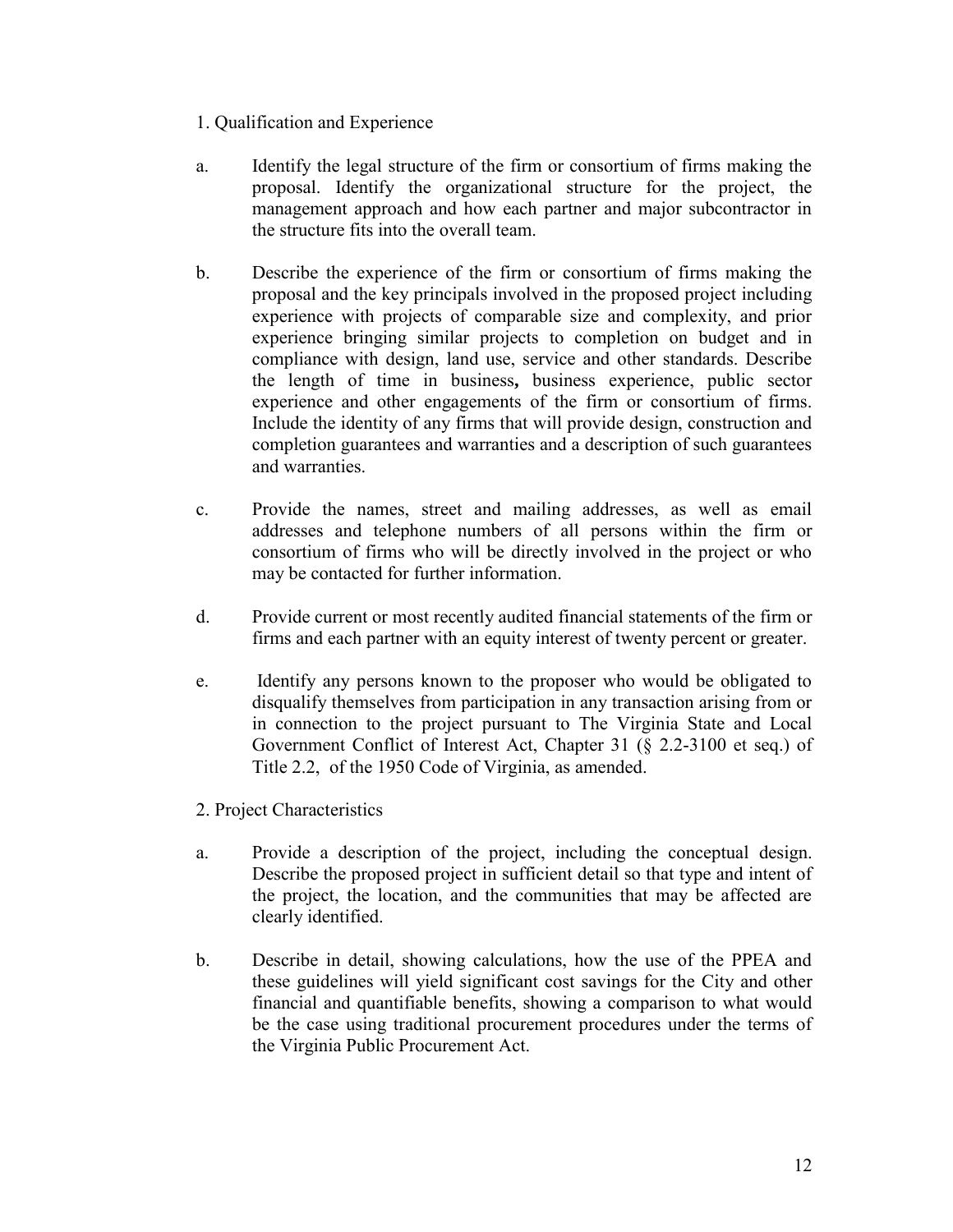- c. Identify and fully describe any work to be performed by the City or any other public entity.
- d. Include a list of all federal, state and local permits and approvals required for the project and a schedule for obtaining such permits and approvals.
- e. Identify any anticipated adverse social, economic and environmental impacts of the project. Specify the strategies or actions to mitigate known impacts of the project.
- f. Identify the projected positive social, economic and environmental impacts of the project.
- g. Identify the proposed schedule for the work on the project, including sufficient time for the City's review and the estimated time for completion.
- h. Propose allocation of risk and liability for work completed beyond the agreement's completion date, and assurances for timely completion of the project.
- i. State assumptions related to ownership, legal liability, law enforcement and operation of the project and the existence of any restrictions for the City's use of the project.
- j. Provide information relative to phased or partial openings of the project prior to completion of the entire work proposed.
- k. List any other assumptions relied on for the project to be successful.
- l. List any contingencies that must occur for the project to be successful.
- 3. Project Financing
- a. Provide a preliminary estimate and estimating methodology of the cost of the work by phase, segment, or both.
- b. Submit a plan for the development, financing and operation of the project showing the anticipated schedule on which funds will be required. Describe the anticipated costs of and proposed sources and uses for such funds including any anticipated debt service costs. The operational plan should include appropriate staffing levels and associated costs. Include supporting due diligence studies, analyses, or reports.
- c. Include a list and discussion of assumptions underlying all major elements of the plan. Assumptions should include all significant fees associated with financing given the recommended financing approach. In addition a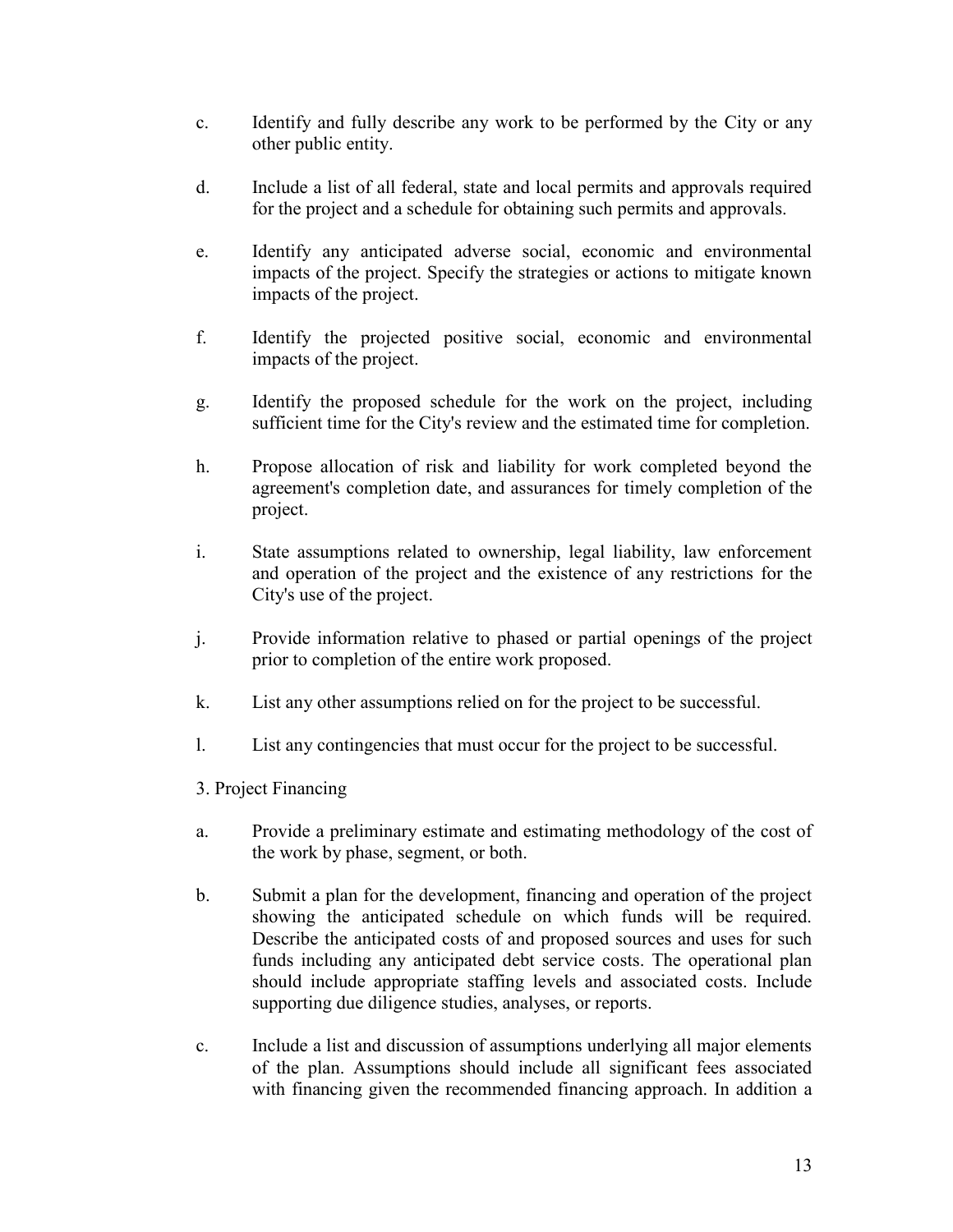complete disclosure of interest rate assumptions should be included. Any ongoing operational fees, if applicable, should also be disclosed as well as any assumptions with regard to increases in such fees.

- d. Identify the proposed risk factors and methods for dealing with these factors. Describe methods and remedies associated with any financial default.
- e. Identify any local, state or federal resources that the proposer contemplates requesting for the project along with an anticipated schedule of resource requirements. Describe the total commitment, if any, expected from governmental sources and the timing of any anticipated commitment. Such disclosure should include any direct or indirect guarantees or pledges of the City's revenue stream.
- f. Identify the amounts and the terms and conditions for any revenue sources.
- g. Identify any aspect of the project that could disqualify the project from obtaining tax-exempt financing.
- h. Any debt issuance should be expected to receive an investment grade rating from a nationally recognized statistical rating agency. If the natural rating is investment grade, the City may require the use of credit enhancements.
- i. Outline the financial penalties, if any, that would result should the City wish to terminate a project early or restructure the cash flows for some reason of its own choosing.
- j. Provide a breakout of the fees to any underwriting firms(s) and the type of obligation the firm(s) are using with a financing component. Be specific as to tax-exempt, taxable, floating rate, fixed rate, etc.
- k. Provide a letter of interest or commitment from the financial institution which proposer has identified as a financial partner in the project.
- 4. Project Benefit and Compatibility
- a. Identify who will benefit from the project, how they will benefit and how the project will benefit the City, region, or state.
- b. Identify any anticipated public support or opposition, as well as any anticipated government support or opposition, for the project.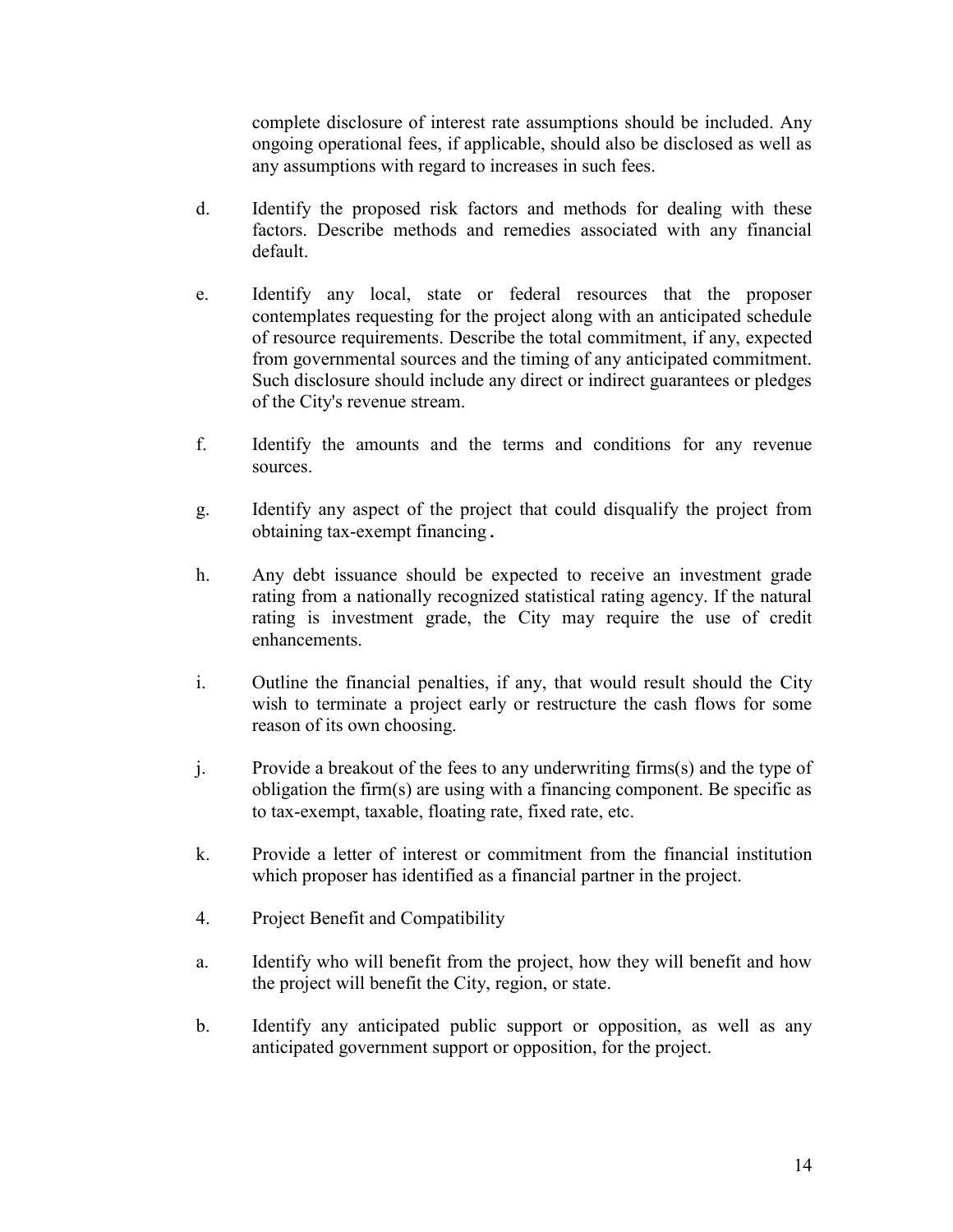- c. Explain the strategy and plans, including the anticipated timelines that will be carried out to involve and inform the general public, business community, and governmental agencies in areas affected by the project.
- d. Describe the anticipated significant benefits to the community and the City, region or state, including anticipated benefits to the economic condition of the public entity and whether the project is critical to attracting or maintaining competitive industries and businesses to the City.
- e. Describe compatibility with the City's comprehensive plan, infrastructure development plans, the capital improvements budget or other government spending plan.
- f. Provide a statement setting forth participation efforts that are intended to be undertaken in connection with this project with regard to the following types of businesses: (i) minority-owned businesses, (ii) woman-owned businesses, and (iii) small businesses.

## **B. Format for Submissions at Detailed Stage**

If the City decides to proceed to the detailed phase of review with one or more proposals, the completed form as found in Appendix II and the following information, unless expressly waived by the City Manager (or designee), must be provided by the private entity:

- 1. A topographical map (1:2,000 or other appropriate scale) depicting the location of the proposed project;
- 2. A list of public utility facilities, if any, that will be crossed by the qualifying project and a statement of the plans of the proposer to accommodate such crossings;
- 3. A statement and strategy setting out the plans for securing all necessary property and/or easements or other rights implicated or to be affected or created. The statement must include the names and addresses, if known, of the current owners and the parcel or tax map identification numbers and current zoning and use of the subject properties.
- 4. A detailed listing of all firms, along with their relevant experience and abilities, that will provide specific design, construction and completion guarantees and warranties, and a brief description of such guarantees and warranties along with a record of any prior defaults in performance;
- 5. A total life-cycle cost including maintenance, specifying methodology and assumptions of the project or projects including major building systems, and the proposed project start date. Include anticipated commitment of all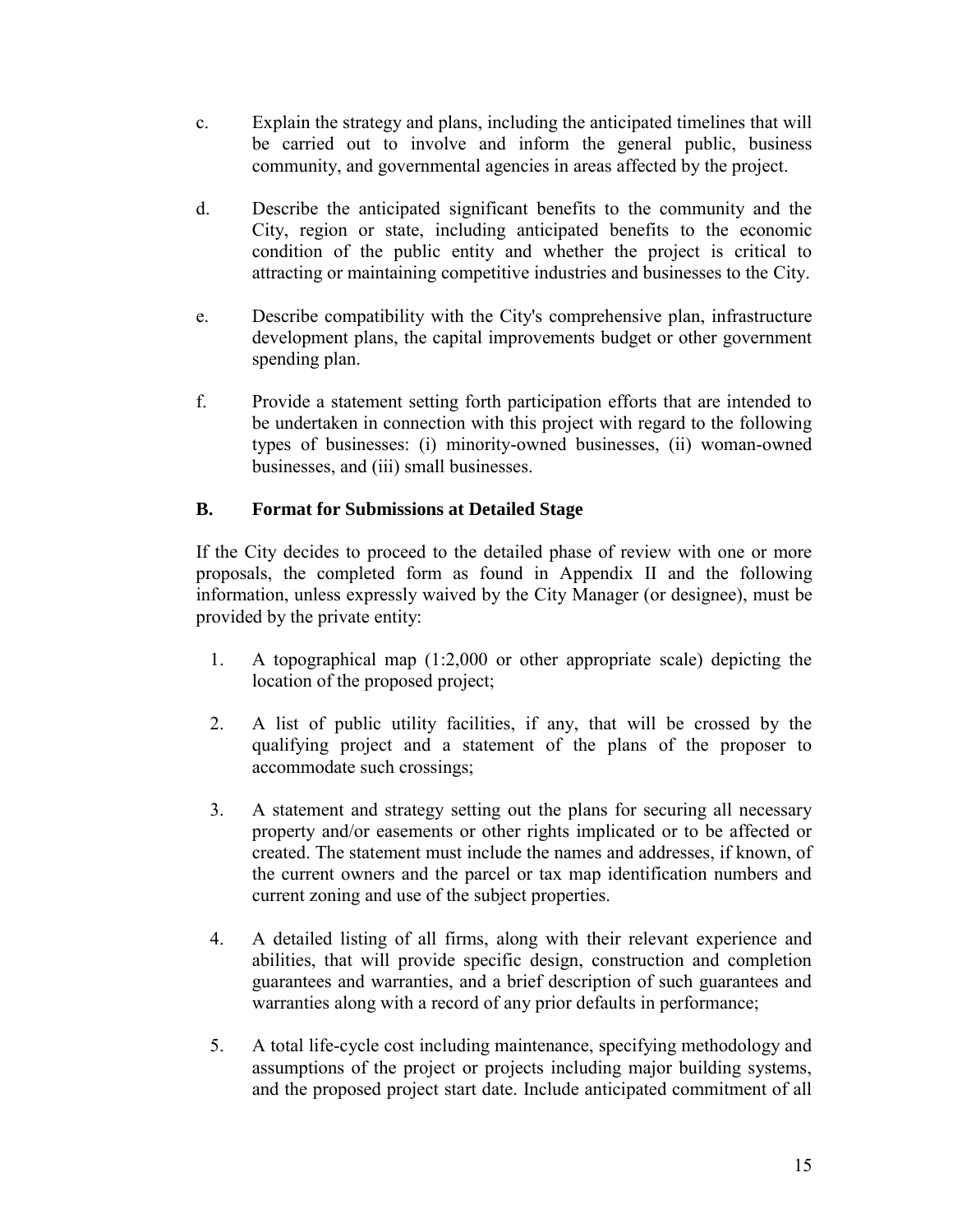parties, equity, debt, and other financing mechanisms, and a schedule of project revenues and project costs. The life-cycle cost analysis should include, but not be limited to, a detailed analysis of the projected return, rate of return, or both, expected useful life of facility and estimated annual operating expenses.

- 6. A detailed discussion of assumptions about user fees or rates, lease payments and other service payments and the methodology and circumstances for changes and usage of the projects over the useful life of the projects.
- 7. Identification of any known government support or opposition, or general public support or opposition for the project. Government or public support should be demonstrated through resolution of official bodies, minutes of meetings, letters, or other official communications.
- 8. Demonstration of consistency with appropriate City comprehensive plans (including related environmental, land use and facility standards ordinances where applicable) or infrastructure development plans or indication of the steps required for acceptance into such plans.
- 9. Explanation of how the proposed project would impact the City's development plans and the development plans of each affected local jurisdiction.
- 10. Identification of the executive management and the officers and directors of the firm or firms submitting the proposal. In addition, identification of any known conflicts of interest or other disabilities that may impact the City's consideration of the proposal, including the identification of any persons known to the proposer who would be obligated to disqualify themselves from participation in any transaction arising from or in connection to the project pursuant to the Virginia State and Local Government Conflict of Interest Act, Chapter 31 (§ 2.2-3100 et seq.), Title 2.2, of the 1950 Code of Virginia, as amended.
- 11. Additional material and information as the City may reasonably request.

#### **C. Additional Terms and Conditions on Proposal Submission**

The following additional terms and conditions apply to the submission of any proposals to the City pursuant to the PPEA, whether unsolicited, competing unsolicited, or solicited, and by submitting any proposal to the City, the private entity submitting the proposal agrees also to them.

1. Neither these Guidelines, nor any request or solicitation, nor the City's receipt or consideration of any proposal shall create any contract, express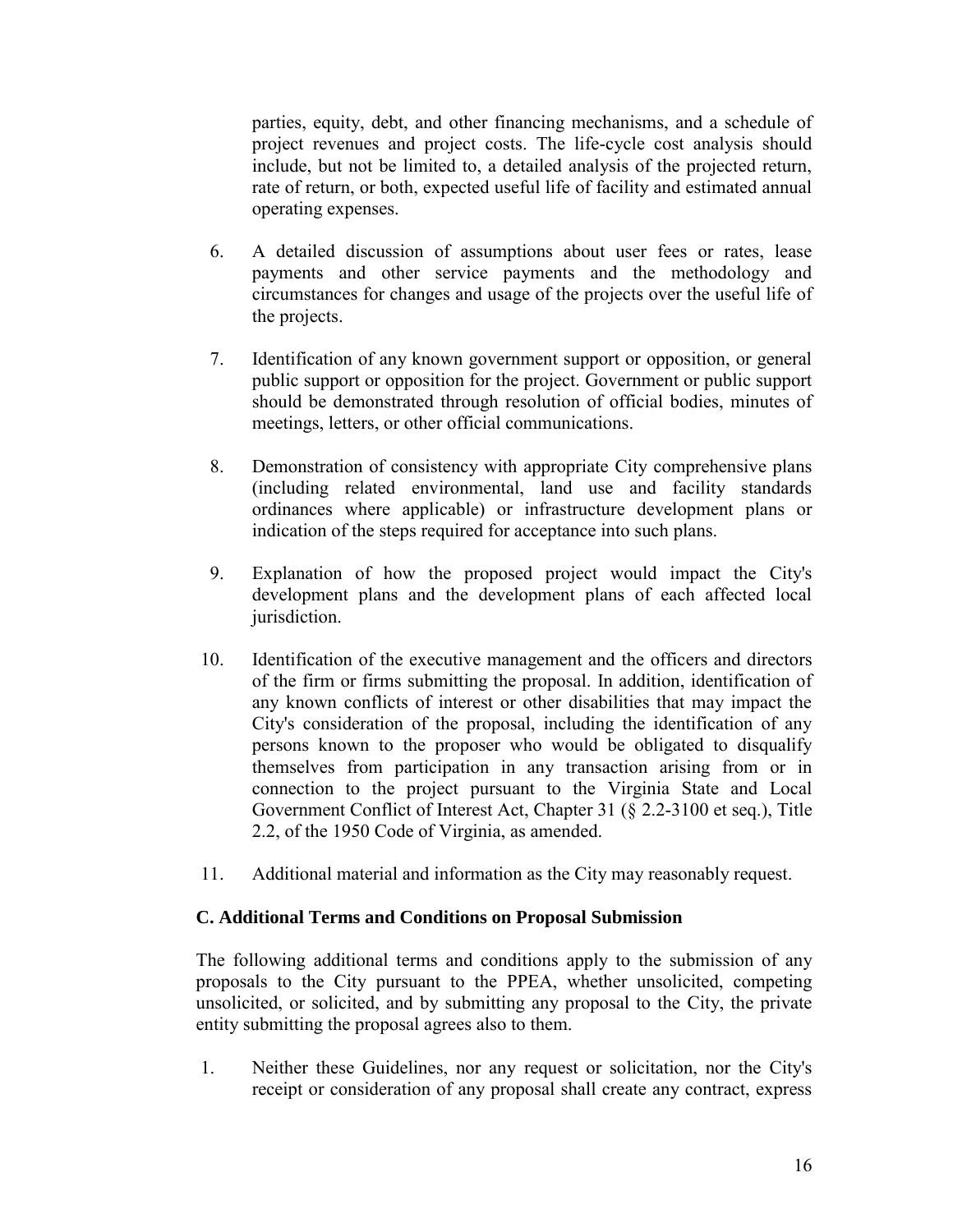or implied, any contractual obligation by the City to any proposer, or any other obligation by the City to any proposer. The City makes no promise, express or implied, regarding whether it will enter into a comprehensive agreement with any proposer or regarding the manner in which it will consider proposals. The City will only be bound by the terms of any comprehensive agreement(s) or interim agreements into which it enters should it choose to enter into any such agreements.

- 2. The City will not be responsible for any expenses incurred by a proposer in preparing and submitting a proposal or in engaging in oral presentations, discussions, or negotiations.
- 3. Proposers may be required to make an oral presentation or oral presentations of their proposal in the City of Chesapeake, Virginia, at their own expense. The City Manager (or designee) may request the presence of proposers' representatives from their development, financial, architectural engineering and construction teams at these presentations. The City Manager (or designee) will schedule the time and location for these presentations. By submitting its proposal, the proposer agrees to make these representatives reasonably available in the City of Chesapeake, Virginia.
- 4. The City reserves the right of the City Manager (or designee) to waive any informality with respect to any proposal submitted.
- 5. The City reserves the right to accept or reject any and all proposals received, in whole or in part, and to negotiate separately in any manner necessary to serve the best interests of the City. Any procurement under these Guidelines may result in multiple awards to multiple offerors.
- 6. The City reserves the right to reject any and all proposals without explanation.
- 7. These provisions of these guidelines shall apply automatically to all PPEA procurements by the City.
- 8. The City will not discriminate against an offeror because of race, religion, color, sex, national origin, age, disability, or any other basis prohibited by state law relating to discrimination in employment.

### **VII. Proposal Evaluation and Selection Criteria**

The following items shall be considered in the evaluation and selection of PPEA proposals. The City, however, reserves and retains the right to reject any request or proposal at any time for any reason whatsoever.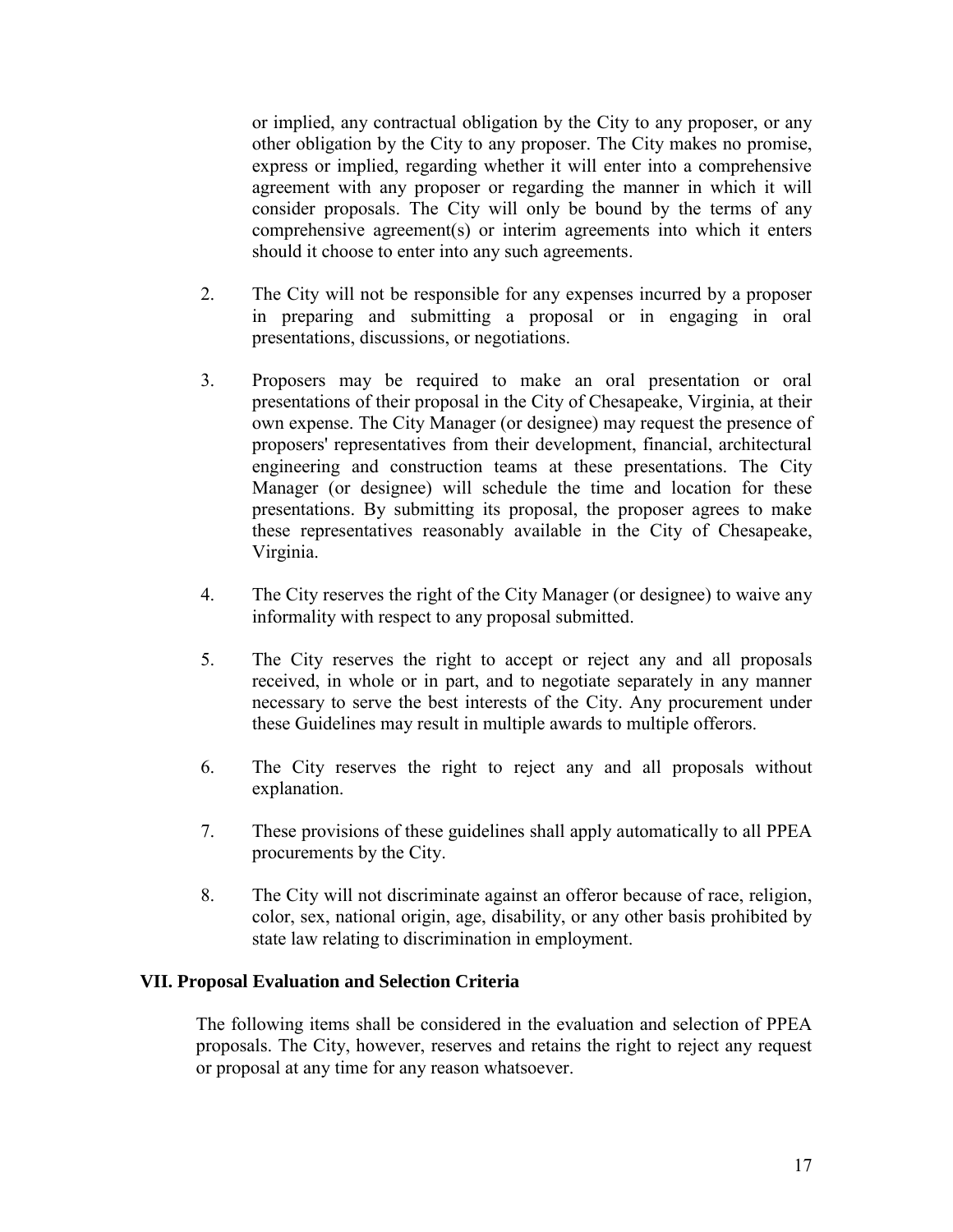#### **A. Qualifications and Experience**

Factors to be considered in either phase of the City's review to determine whether the proposer possesses the requisite qualifications and experience may include, but are not necessarily limited to:

- 1. Experience with similar projects;
- 2. Demonstration of ability to perform work;
- 3. Leadership structure;
- 4. Project Manager's experience;
- 5. Management approach;
- 6. Financial condition; and
- 7. Project ownership.

## **B. Project Characteristics**

Factors to he considered in determining the project characteristics include:

- 1. Project definition;
- 2. Proposed project schedule;
- 3. Operation of the project;
- 4. Technology; technical feasibility;
- 5. Conformity to laws, regulations, and standards;
- 6. Environmental impacts;
- 7. Condemnation impacts;
- 8. State and local permits; and
- 9. Maintenance of the project.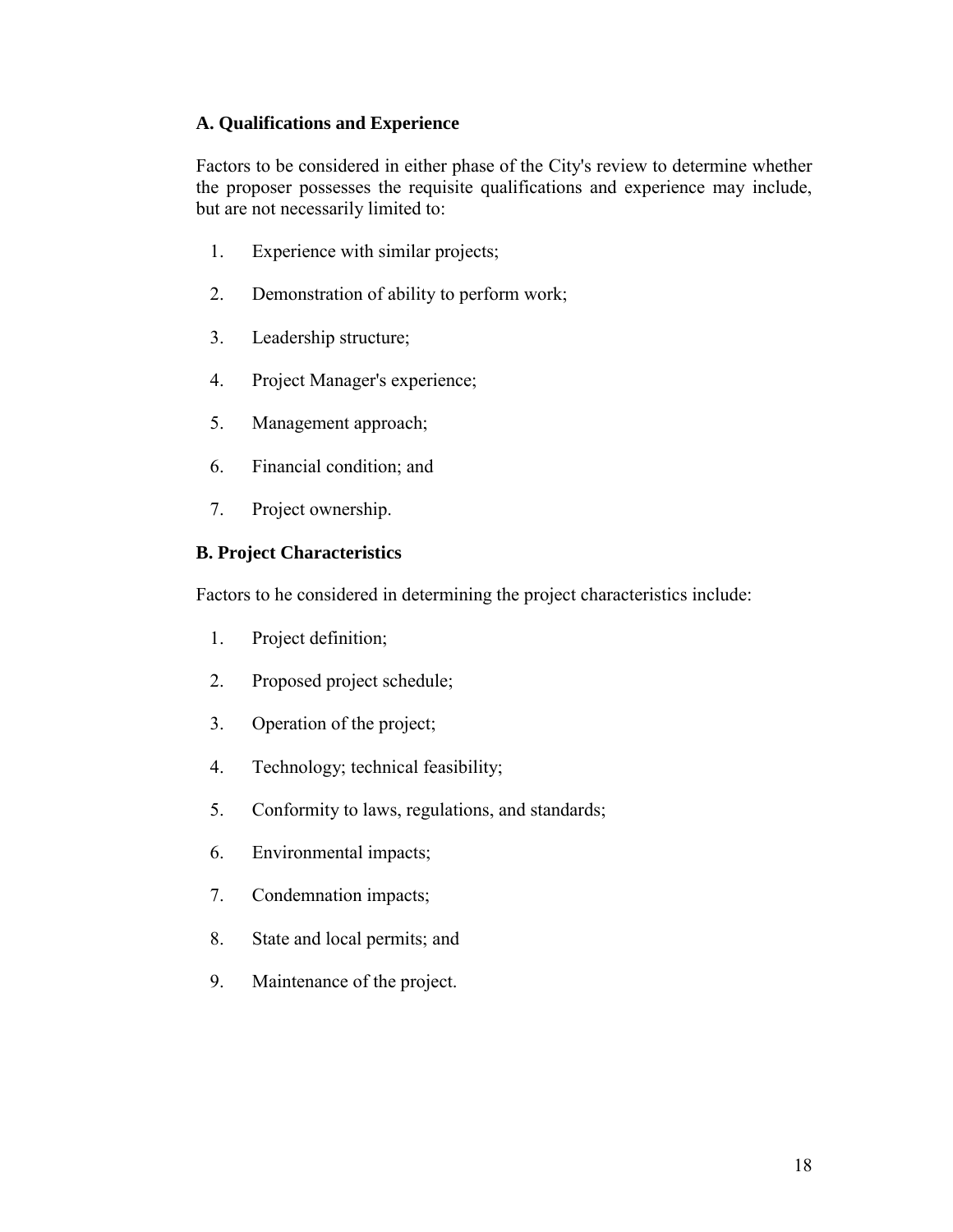### **C. Project Financing**

Factors to be considered in determining whether the proposed project financing allows adequate access to the necessary capital to finance the project include, but are not necessarily limited to:

- 1. Cost and cost benefit to the City;
- 2. Financing and the impact on the debt or debt burden of the City;
- 3. Financial plan, including the degree to which the proposer has conducted a due diligence investigation and analysis of the proposed financial plan and the results of any such inquiries or studies;
- 4. Opportunity cost assessment;
- 5. Cash flow requirements of the City,
- 6. Estimated cost;
- 7. Life-cycle cost analysis;
- 8. The identity, credit history, past performance of any third party that will provide financing for the project and the nature and timing of their commitment, as applicable;
- 9. Credit history of the proposer; and
- 10. Such other items as the City deems appropriate.

In the event that any project is financed through the issuance of obligations that are deemed to be tax-supported debt of the City, or if financing such a project may impact the locality's debt rating or financial position, the City may select its own finance team, source, and financing vehicle.

### **D. Project Benefit and Compatibility**

Factors to be considered in determining the proposed project's compatibility with the appropriate local or regional comprehensive or development plans include:

- 1. Community benefits;
- 2. Community support or opposition, or both;
- 3. Public involvement strategy;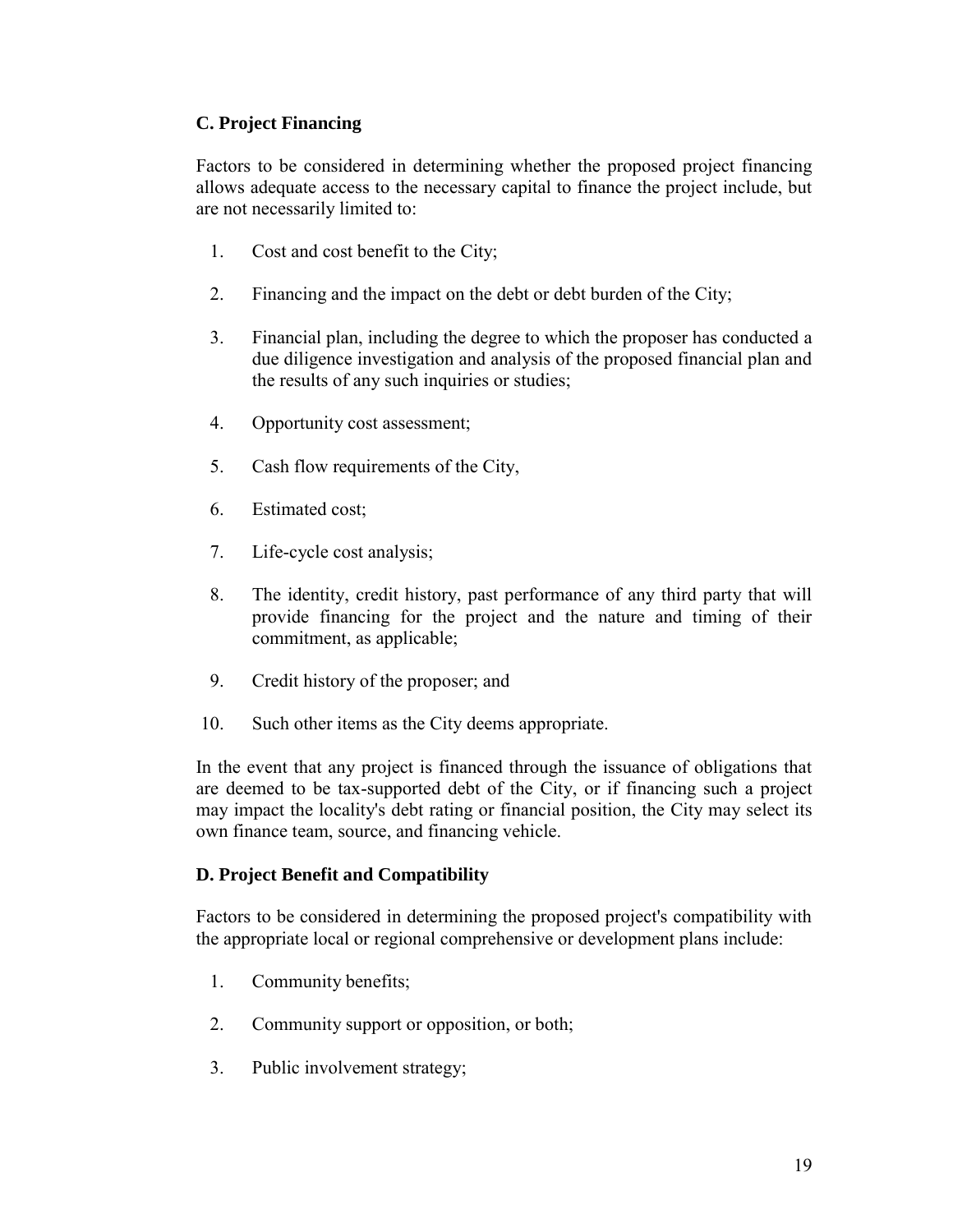- 4. Compatibility with existing and planned facilities; and
- 5. Compatibility with City, regional, and state economic development efforts.

## **E. Other Factors**

Other factors that may be considered by the City in the evaluation and selection of PPEA proposals include:

- 1. The proposed cost of the qualifying project;
- 2. The general reputation, industry experience, and financial capacity of the private entity;
- 3. The proposed design of the qualifying project;
- 4. The eligibility of the project for accelerated documentation, review, and selection;
- 5. Local citizen and government comments;
- 6. Benefits to the public, including financial and non-financial;
- 7. The private entity's compliance with a minority business enterprise participation plan or good faith effort to comply with the goals of such plan;
- 8. The private entity's plans to employ local contractors and residents;
- 9. The recommendation of a committee of representatives of members of the public entity and the appropriating body which may be established to provide advisory oversight for the project; and
- 10. Other criteria that the City deems appropriate.

### **VIII. Interim and Comprehensive Agreements**

Prior to developing or operating the qualifying project, the selected private entity shall enter into a comprehensive agreement with the City. Prior to entering into a comprehensive agreement an interim agreement may be entered into that permits a private entity to perform compensable activities related to the project. The City may designate a working group to be responsible for negotiating any interim or comprehensive agreement. Any interim or comprehensive agreement shall define the rights and obligations of the City and the selected proposer with regard to the project. Any interim or comprehensive agreement shall establish a date for the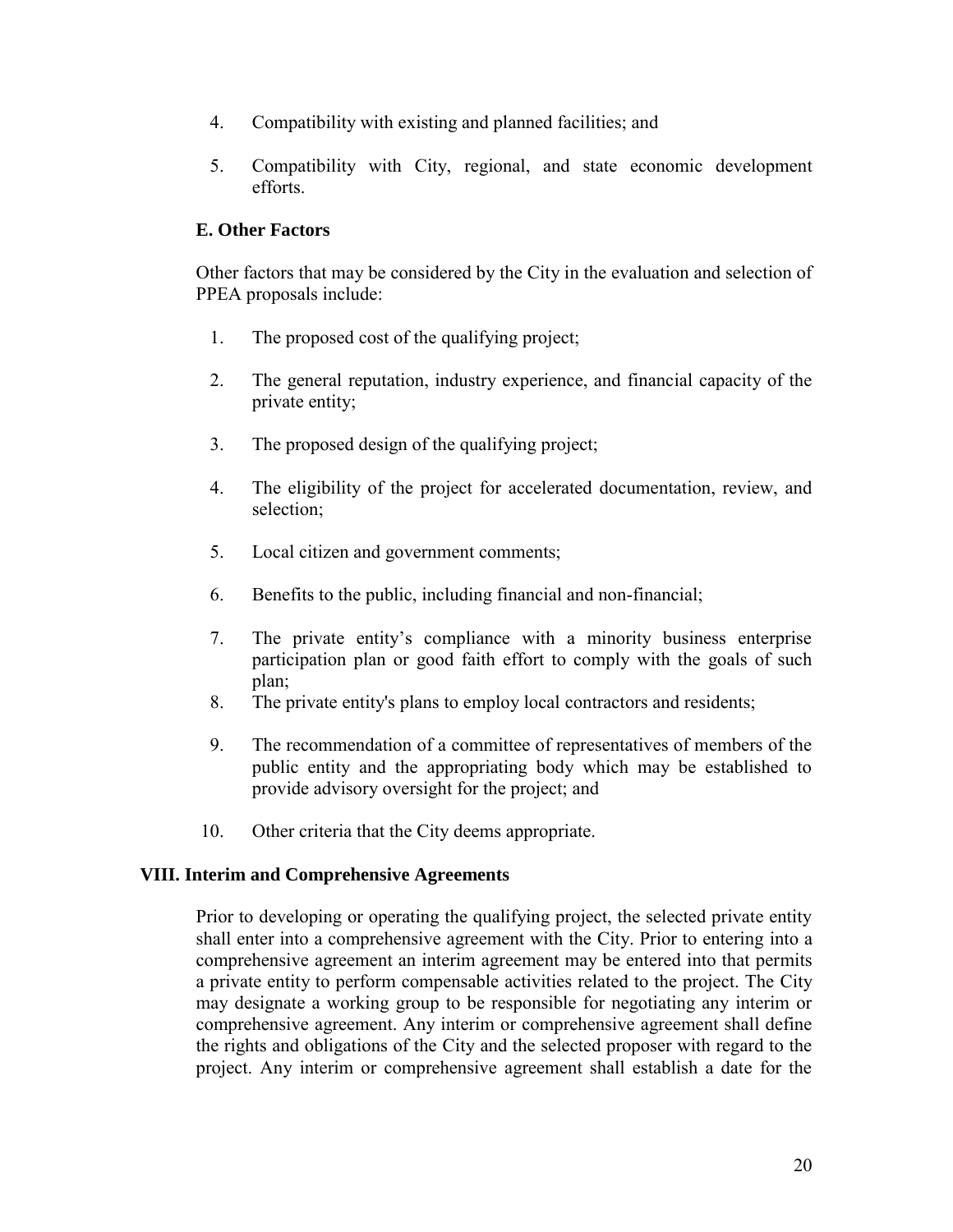commencement of activities related to the qualifying project, which may be extended by written agreement.

Prior to execution of any interim or comprehensive agreement, the agreement shall be submitted for approval by the City Council.

## **A. Interim Agreement Terms**

The scope of an interim agreement may include but is not limited to:

- 1. Project planning and development;
- 2. Design and engineering;
- 3. Environmental analysis and mitigation;
- 4. Survey;
- 5. Ascertaining the availability of financing for the proposed facility through financial and revenue analysis;
- 6. Establishing a process and timing of the negotiation of the comprehensive agreement; and
- 7. Any other provisions related to any aspect of the development or operation of a qualifying project that the parties may deem appropriate prior to the execution of a comprehensive agreement.

## **B. Comprehensive Agreement Terms**

The scope of the comprehensive agreement shall include, as deemed appropriate by the City, but not be limited to:

- 1. The delivery of maintenance, performance and payment bonds or letters of credit in connection with development and/or operation of the qualifying project in a manner satisfactory to the City;
- 2. The review of plans and specifications for the qualifying project by the responsible public entity;
- 3. The rights of the City to inspect and/or terms under which the City would receive certified third-party inspections of the qualifying project to ensure compliance with the comprehensive agreement;
- 4. The maintenance of a policy or policies of liability insurance or selfinsurance reasonably sufficient to insure coverage of the project and the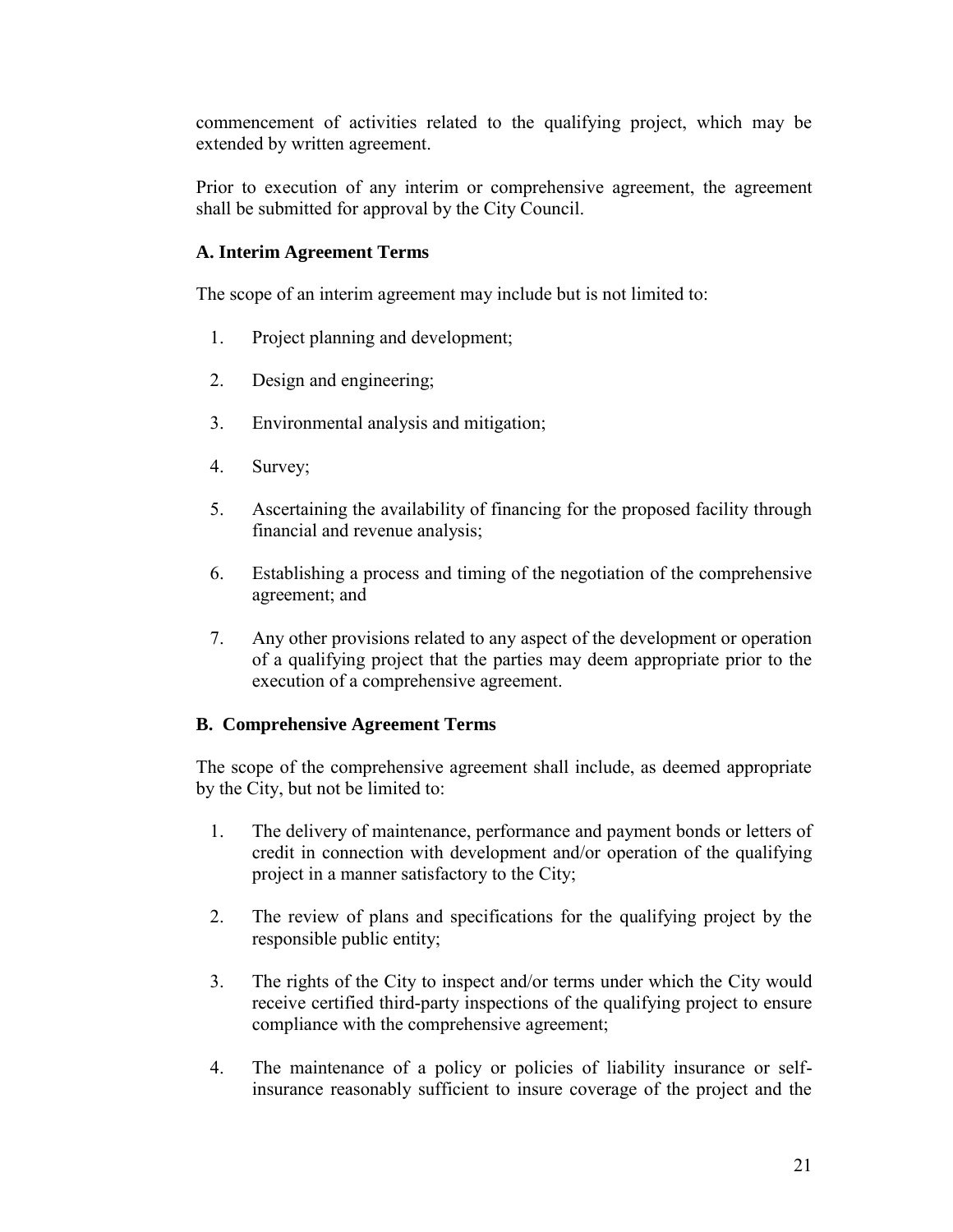tort liability to the public and private entity employees and to enable the continued operation of the qualifying project;

- 5. The monitoring of the practices of the private entity by the City to ensure proper maintenance, safety, use and management of the qualifying project;
- 6. The terms under which the private entity will reimburse the City for services provided;
- 7. The policy and procedures that will govern the rights and responsibilities of the City and the private entity in the event that the comprehensive agreement is terminated or there is a material default by the private entity including the conditions governing assumption of the duties and responsibilities of the private entity by the City and the transfer or purchase of property or other interests of the private entity by the City;
- 8. The terms under which the private entity will file appropriate financial statements on a periodic basis;
- 9. The mechanism by which user fees, lease payments, or service payments, if any, may be established from time to time upon agreement of the parties. Any payments or fees shall be set at a level that is the same for persons using the facility under like conditions and that will not materially discourage use for the qualifying project;
	- a. A copy of any service contract shall be filed with the City.
	- b. A schedule of the current user fees or lease payments shall be made available by the private entity to any member of the public upon request.
	- c. Classifications according to reasonable categories for assessment of user fees may be made.
- 10. The terms and conditions under which the City may contribute financial resources, if any, for the qualifying project;
- 11. The terms and conditions under which existing site conditions will he assessed and addressed, including identification of the responsible party for conducting the assessment and taking necessary remedial action;
- 12. The terms and conditions under which the City will be required to pay money to the private entity and the amount of any such payments for the project;
- 13. Other requirements of the PPEA or other applicable law; and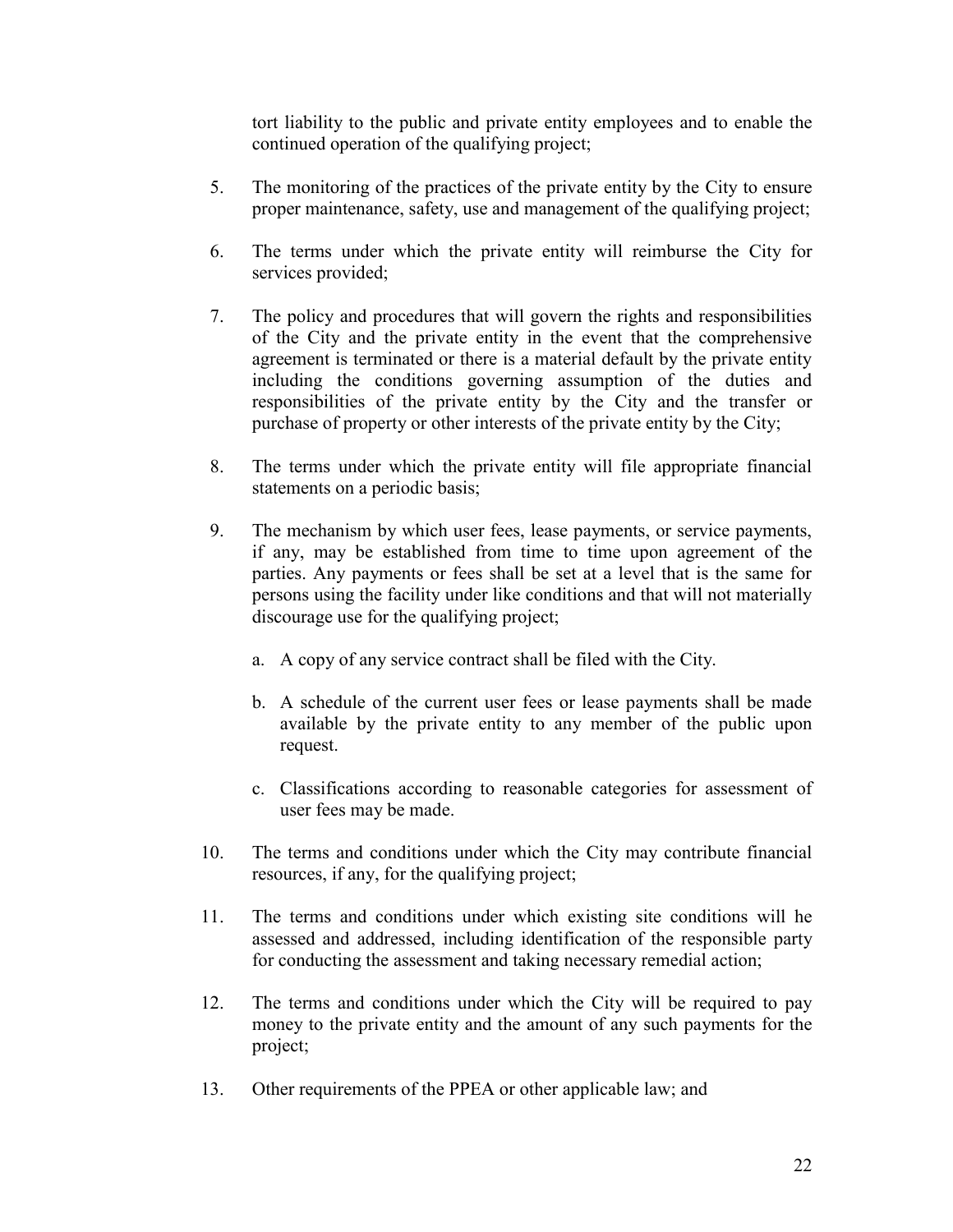14. Such other terms and conditions as the City may deem appropriate.

Any changes in the terms of the interim or comprehensive agreement as may be agreed upon by the parties from time to time shall be added to the interim or comprehensive agreement by written amendment.

The comprehensive agreement may provide for the development or operation of phases or segments of a qualifying project.

#### **C. Notice and Posting Requirements**

- 1. In addition to the posting requirements of Section V, no later than 30 days prior to entering into an interim or comprehensive agreement, the City shall hold a public hearing on the proposals.
- 2. Once the negotiation phase for the development of an interim or a comprehensive agreement is complete and a decision to award has been made by the City, the City shall post the proposed agreement in the following manner:
	- a. Posting shall be on: (i) the City's website or by publication in a newspaper of general circulation in the area in which the contract is to be performed, containing a summary of the proposals, and (ii) in the City Clerk's Office where copies of the proposals shall be available for public inspection. Posting may also he on the Virginia Department of General Service's web-based electronic procurement program commonly known as "eVA," in the discretion of the City Manager (or designee).
	- b. Trade secrets, financial records, or other records of the private entity excluded from disclosure under the provisions of subdivision 11 of Virginia Code Section §2.2-3705.6 shall not be required to be posted, except as otherwise agreed to by the City and the private entity.
	- c. Any studies and analyses considered by the public entity in its review of a proposal shall be disclosed to the City Council at some point prior to the execution of an interim or comprehensive agreement;
- 3. Once an interim agreement or a comprehensive agreement has been entered into, the City shall make procurement records available for public inspection, upon request.
	- a. Such procurement records shall include documents protected from disclosure during the negotiation phase on the basis that the release of such documents would have adversely affected the financial interest or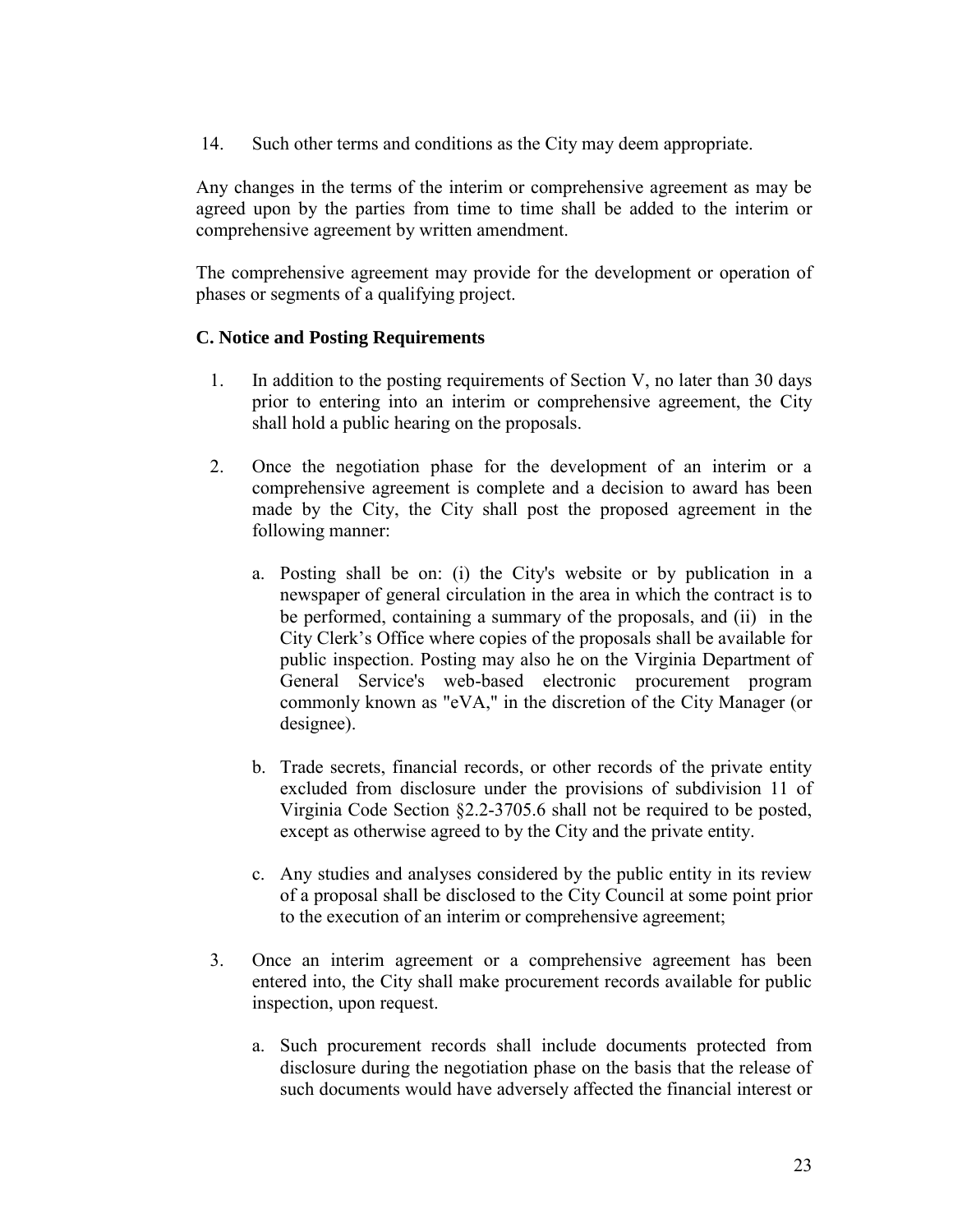bargaining position of the City or private entity in accordance with Section II.D.2, above.

- b. Such procurement records shall not include (i) trade secrets of the private entity as defined in the Uniform Trade Secrets Act (Virginia Code § 59.1-336 et seq.), or (ii) financial records, including balance sheets or financial statements of the private entity that are not generally available to the public through regulatory disclosure or otherwise.
- 4. Upon execution of an interim or comprehensive agreement, the City shall within 30 days thereafter electronically file a copy of the comprehensive agreement and its supporting documents with the Auditor of Public Accounts.

#### **D. Disputes, Claims and Other Matters Relating to any Comprehensive Agreement or Interim Agreement**

The following provisions apply to any disputes, claims or other matters arising under or relating to any comprehensive agreement or interim agreement entered into pursuant to the PPEA by the City and any private entity. Disputes, claims and other matters in question between the parties arising under or relating to any comprehensive agreement or any interim agreement shall only be resolved as follows:

1. The private entity shall give the City written notice of any claim for any additional compensation, damages, delay or other relief within ten (10) days of the beginning of the occurrence of the event leading to the claim being made, and the private entity shall submit the actual claim and any supporting data within thirty (30) days after the occurrence giving rise to the claim. The written notice shall be a document addressed to the City that clearly states the private entity's intention to make a claim and the occurrence involved and shall be transmitted in a manner to ensure prompt receipt by the City. The claim must be certified under oath as true and correct by a principal of the private entity. The term "occurrence" means the condition encountered in the field or the issue or matter giving rise to the claim and not a later dispute about payment for that condition. Claims of time impacts will be resolved as they occur, and no claims of cumulative impacts or deferral of claimed time impacts will be allowed. Complete satisfaction of this subparagraph is an absolute prerequisite for the private entity to pursue a claim, dispute, or other matter arising under or relating to the agreement. Failure by the private entity to satisfy these provisions shall constitute a waiver by the private entity of the claim, dispute, or other matter for which such failure occurs.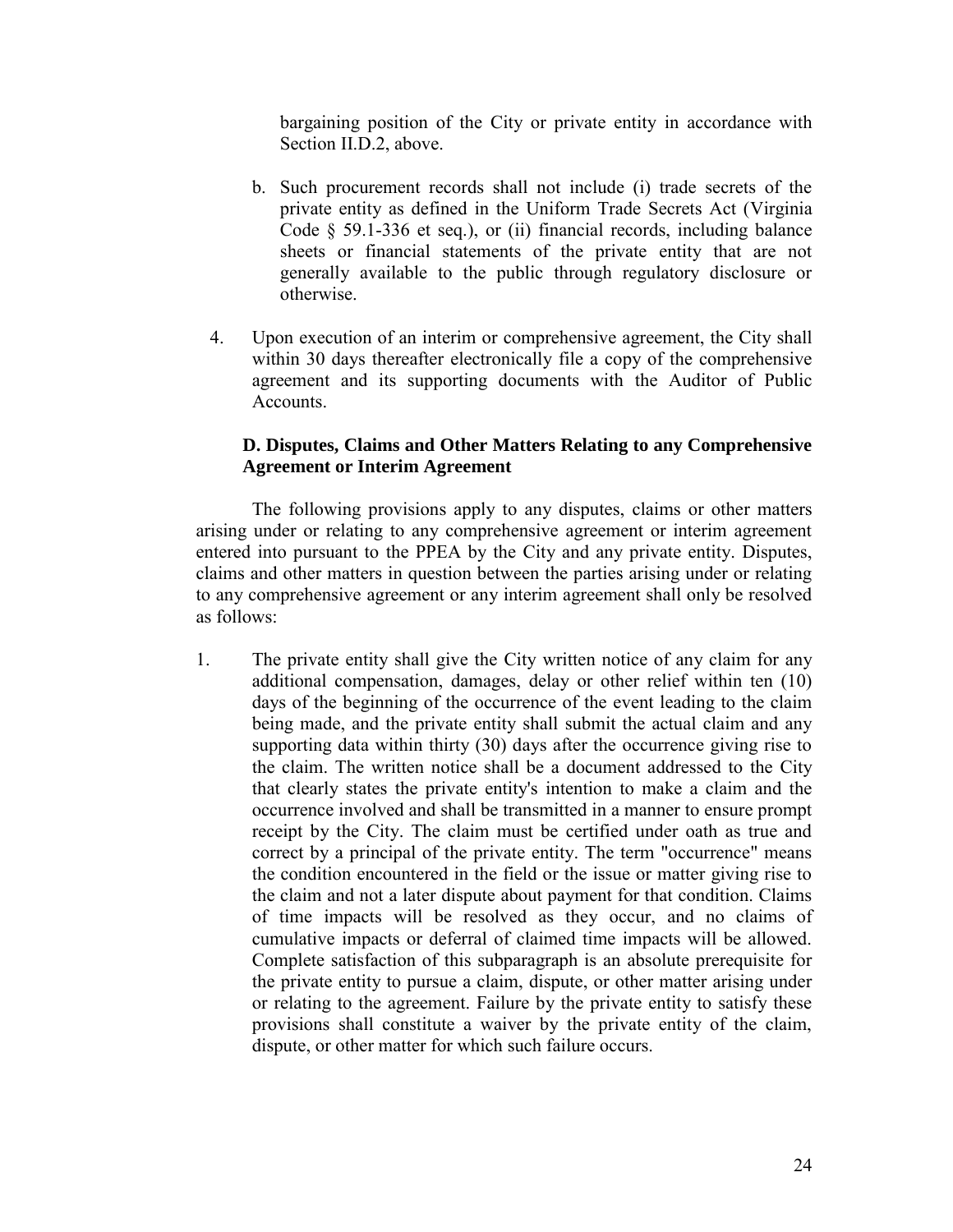- 2. The parties shall first endeavor to resolve any disputes, claims or other matters in question between them through direct negotiations, and if such direct negotiations fail, at the City's sole option, by non-binding mediation conducted pursuant to the Rules of the American Arbitration Association, with the site of the mediation being Chesapeake, Virginia. Should the dispute, claim or other matter in question remain unresolved for the shorter of (i) following negotiation and mediation, or (ii) more than 90 days after mediation is requested by a party, either party may proceed in accordance with subparagraph 3 below. However, nothing in this subparagraph 2 excuses the private entity from compliance with all the provisions of subparagraph 1, above.
- 3. If the procedures of subparagraph 2 above have been followed, but, more than 90 days have passed since a party has invoked mediation, and the dispute, claim or other matter in question remains unresolved, then either party may institute and maintain a lawsuit solely in the Circuit Court of the City of Chesapeake, Virginia, or if the subject or amount in controversy is within its jurisdiction, the General District Court of the City of Chesapeake, Virginia, and may thereafter pursue all available appeals solely in Virginia state courts, to the extent jurisdiction exists.
- 4. Nothing in subparagraphs 2 and 3 above shall prevent a party from seeking temporary injunctive or other temporary equitable relief in the Circuit Court of the City of Chesapeake, Virginia, if circumstances so warrant.
	- 5. In the event of any dispute, claim, or other matter in question arising, the private entity shall continue its performance diligently during its pendency as if no dispute, claim or other matter in question had arisen. During the pendency of any claim, dispute or other matter in connection with the payments of moneys, the private entity shall be entitled to receive payments for non-disputed items, subject to any right of set-off by the City.
	- 6. These procedures and the provisions of the comprehensive agreement supersede any right at common law by the private entity for a claim of material breach or for rescission of the agreement.
	- 7. These procedures shall be deemed automatically incorporated by reference into any agreement entered into by the City pursuant to the PPEA.
	- 8. For purposes of these procedures, the private entity includes its successors, assigns, sureties or others claiming through the private entity.
	- 9. The City Manager (or designee) may further supplement the provisions herein with the terms and conditions of any agreements.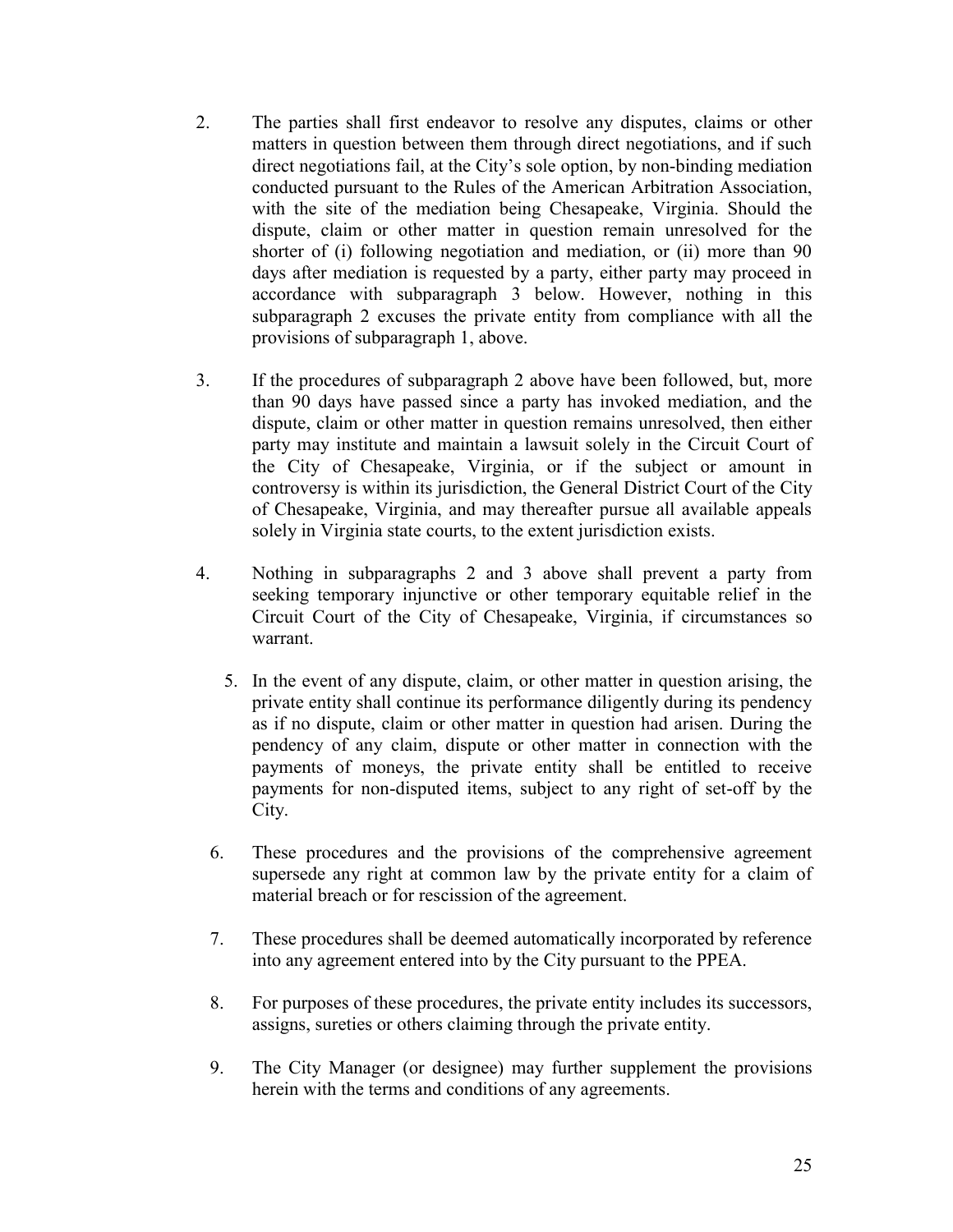#### **IX. Protests of PPEA Procurements**

#### **A. Coverage**

The following are the exclusive procedures for contesting or challenging (protesting) the terms or conditions of any solicitation of proposals by the City pursuant to the PPEA, nonselection of a PPEA proposal for further consideration, and the selection of any PPEA proposal for entry into a comprehensive agreement or interim agreement under the PPEA.

#### **B. Process and Conditions**

- 1. Any protest to any term or condition of a solicitation or any term or condition imposed by the City Manager (or designee) must be made in writing and delivered to the City Manager (or designee) so it is received by the City Manager (or designee) before proposals are due. Otherwise, any such protest shall be deemed to be waived.
- 2. A protest of a City decision not to select a PPEA proposal for further consideration may only be made by the entity which submitted the proposal at issue. A protest of a City decision to select a PPEA proposal for entry into an agreement or to enter into an agreement may only be made by an entity which submitted a proposal for the procurement at issue and which was reasonably likely to have its proposal accepted but for the City's decision. Protests shall only be granted if (a.) the protester has complied fully with this Section and there has been a violation of law, these guidelines, or mandatory terms of the solicitation that clearly prejudiced the protestor in a material way, or (b.) a statute requires voiding of the decision.
- 3. Any entity desiring to protest a City decision not to select a PPEA proposal for further consideration, to select a PPEA proposal for entry into an agreement, or to enter into an agreement shall submit the protest in writing and deliver it so that it is received by the City Manager (or designee) not later than 5 business days after announcement of the decision. Otherwise any such protest shall be deemed to be waived.
- 4. The City Manager (or designee) shall issue a written decision on a protest within 10 days of its receipt.
- 5. If the protest is denied, the protester may only appeal the denial or otherwise contest or challenge the procurement by then filing an appeal with the Chesapeake General District Civil Court or Circuit Court, which shall decide the appeal within 30 days of its receipt. To the fullest extend permitted by law, the decision of the City shall be binding and final.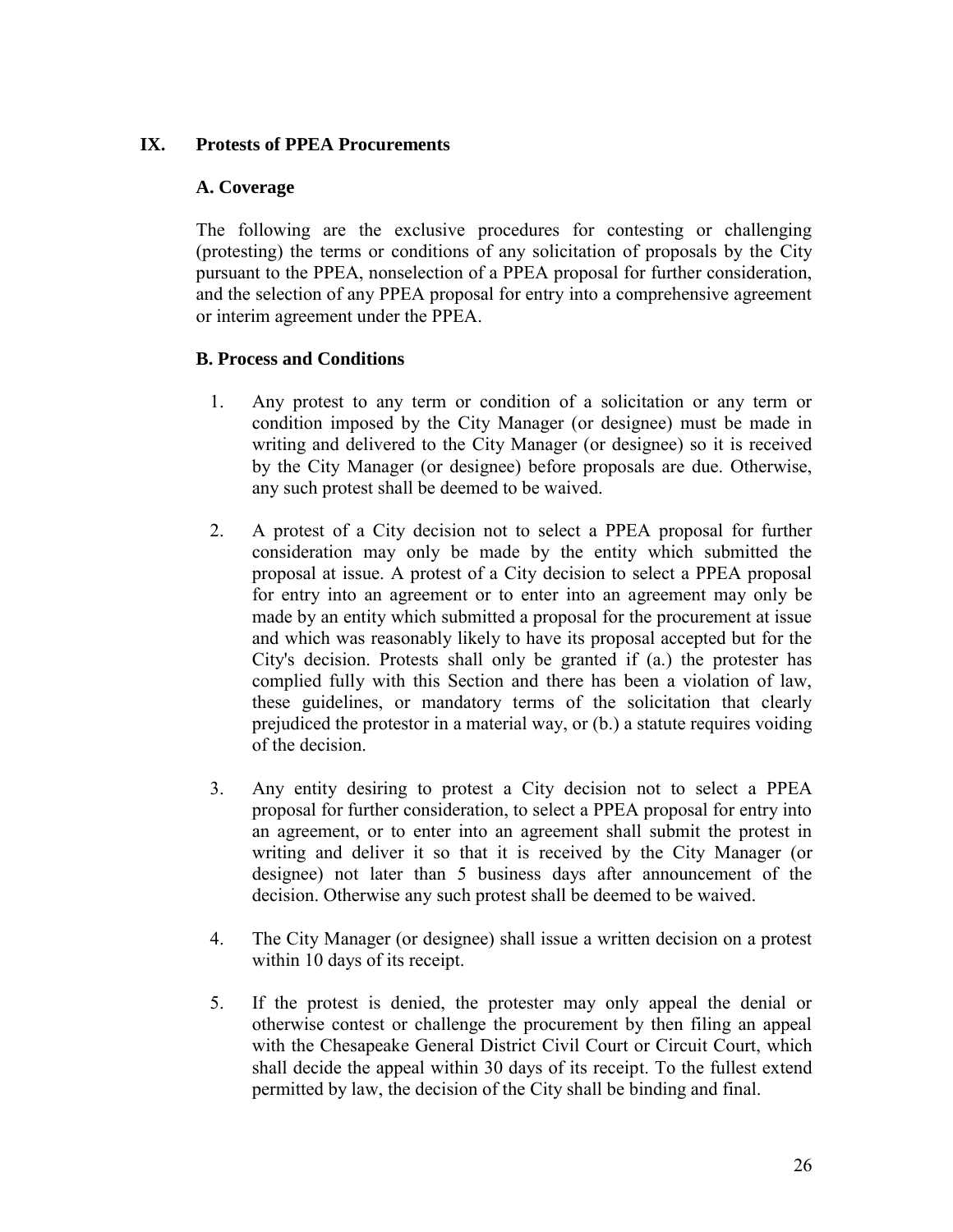- 6. The exclusive relief allowed if a protest is granted is to void the decision being protested. Under no circumstances will any monetary relief be allowed.
- 7. Strictly following these procedures shall be a mandatory prerequisite for any challenge of any nature to a decision by the City relating to terms and conditions of a PPEA solicitation or terms and conditions imposed by the City Manager (or designee), nonselection of a PPEA proposal for further consideration, selection of a PPEA proposal, or entry into an agreement. A failure to follow all these procedures strictly shall constitute a waiver of any right to challenge a City decision (a.) as to terms or conditions in a PPEA solicitation or imposed by the City Manager (or designee) (b.) not to select a PPEA proposal for further consideration, (c.) to select a PPEA proposal, or (d.) to enter into an agreement.

### **X. Participation of Small and Minority-Owned Business**

- 1. The City's policy is to facilitate participation of all qualified proposers, including small businesses and businesses owned by women and minorities in its procurement transactions.
- 2. Persons making proposals to the City pursuant to the PPEA should ensure that reasonable efforts are made to facilitate participation of small businesses and businesses owned by women and minorities as part of their proposals. Resort to lists of such businesses available from the Virginia Department of Minority Enterprise is encouraged.

## **XI. Governing Provisions**

In the event of any conflict between these provisions and the PPEA, the terms of the PPEA shall control.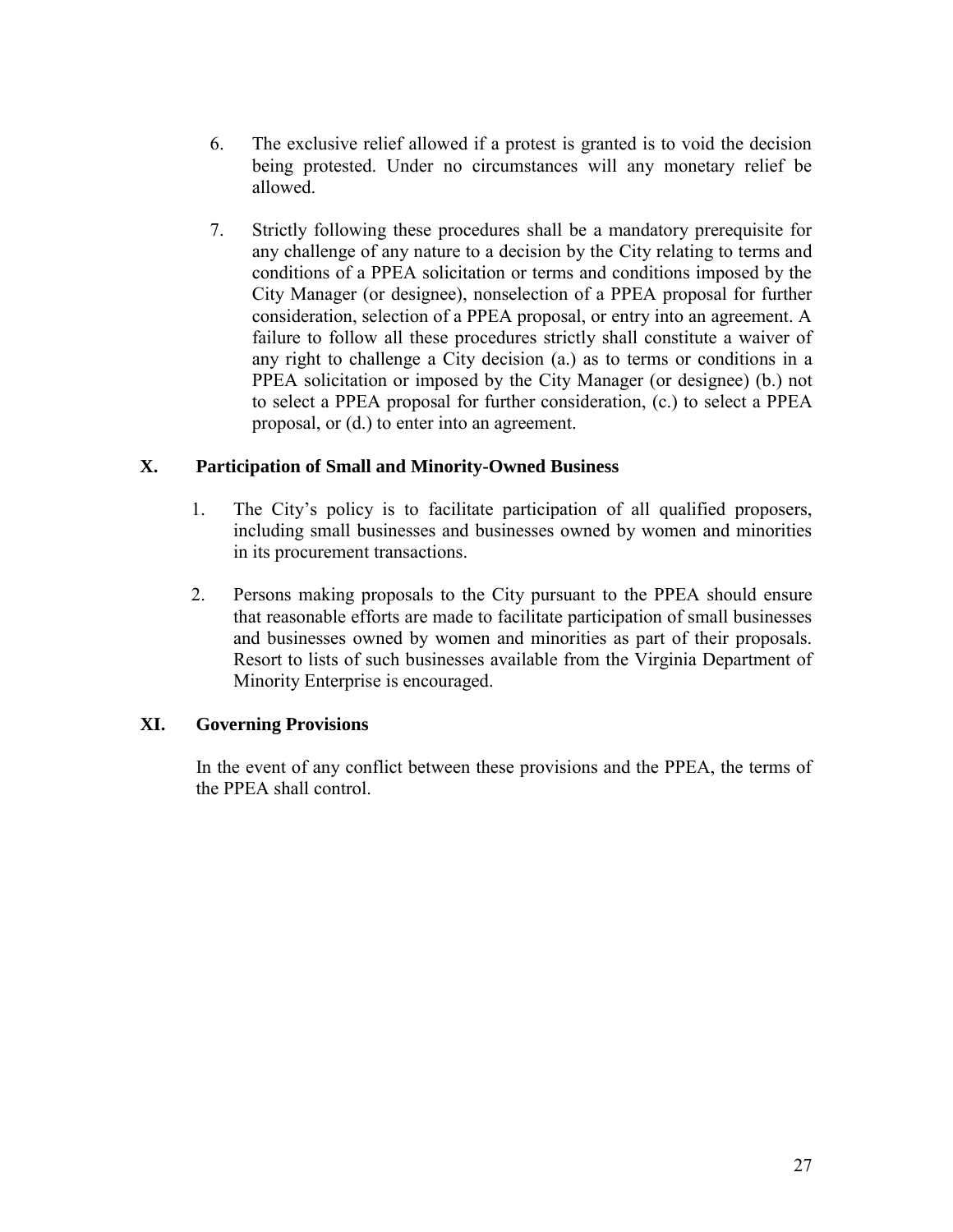## **APPENDIX I**

The Public-Private Education Facilities and Infrastructure Act of 2002, Chapter 22.1 (§ 56-575.1 *et seq.*), Title 56, of the 1950 Code of Virginia, as amended, is incorporated herein by reference.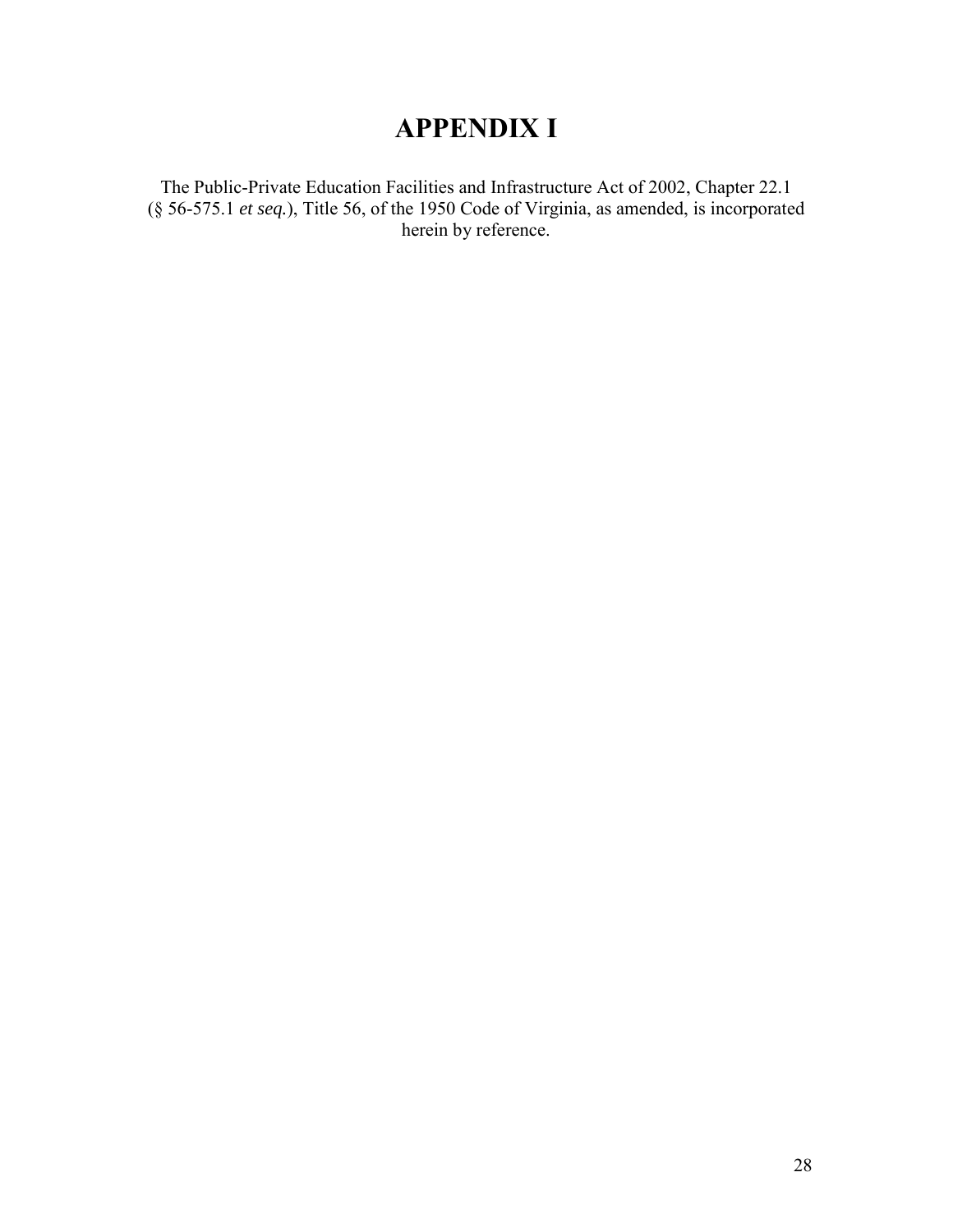#### **Appendix II - PPEA Proposal Submission Certification Form**

| Proposer's Address: | Proposer's:                                                         |
|---------------------|---------------------------------------------------------------------|
|                     |                                                                     |
|                     |                                                                     |
|                     |                                                                     |
|                     | Proposer's Virginia Class-A General Contractor's License Number:    |
|                     | The proposer acknowledges receipt of the following addenda, if any: |
| Addondum No. Datod  |                                                                     |

| Addendum No. | Dated |
|--------------|-------|
| Addendum No. | Dated |
| Addendum No. | Dated |

After first being placed under oath, I hereby certify that I have authority to submit this proposal on behalf of the proposer whose name appears above, that I am a principal of the proposer, that the proposer hereby agrees to all of the terms and conditions of the solicitation for this procurement and in the City of Chesapeake's April 19, 2011, PPEA Implementing Guidelines, that neither the proposer nor any member of its team or its principals is currently suspended or debarred from public contracting by any federal, state or local government entity, that I have taken reasonable steps to ascertain the accuracy of all the information contained in this proposal and this certification, and that the information in this proposal and certification is accurate to the best of my knowledge or information and belief.

> \_\_\_\_\_\_\_\_\_\_\_\_\_\_\_\_\_\_\_\_\_\_\_\_\_\_ **Signature**

 $\frac{1}{\sqrt{2}}$  ,  $\frac{1}{\sqrt{2}}$  ,  $\frac{1}{\sqrt{2}}$  ,  $\frac{1}{\sqrt{2}}$  ,  $\frac{1}{\sqrt{2}}$  ,  $\frac{1}{\sqrt{2}}$  ,  $\frac{1}{\sqrt{2}}$  ,  $\frac{1}{\sqrt{2}}$  ,  $\frac{1}{\sqrt{2}}$  ,  $\frac{1}{\sqrt{2}}$  ,  $\frac{1}{\sqrt{2}}$  ,  $\frac{1}{\sqrt{2}}$  ,  $\frac{1}{\sqrt{2}}$  ,  $\frac{1}{\sqrt{2}}$  ,  $\frac{1}{\sqrt{2}}$ Printed/Typed Name

 $\frac{1}{\sqrt{2}}$  ,  $\frac{1}{\sqrt{2}}$  ,  $\frac{1}{\sqrt{2}}$  ,  $\frac{1}{\sqrt{2}}$  ,  $\frac{1}{\sqrt{2}}$  ,  $\frac{1}{\sqrt{2}}$  ,  $\frac{1}{\sqrt{2}}$  ,  $\frac{1}{\sqrt{2}}$  ,  $\frac{1}{\sqrt{2}}$  ,  $\frac{1}{\sqrt{2}}$  ,  $\frac{1}{\sqrt{2}}$  ,  $\frac{1}{\sqrt{2}}$  ,  $\frac{1}{\sqrt{2}}$  ,  $\frac{1}{\sqrt{2}}$  ,  $\frac{1}{\sqrt{2}}$ Title (Principal or Proposer)